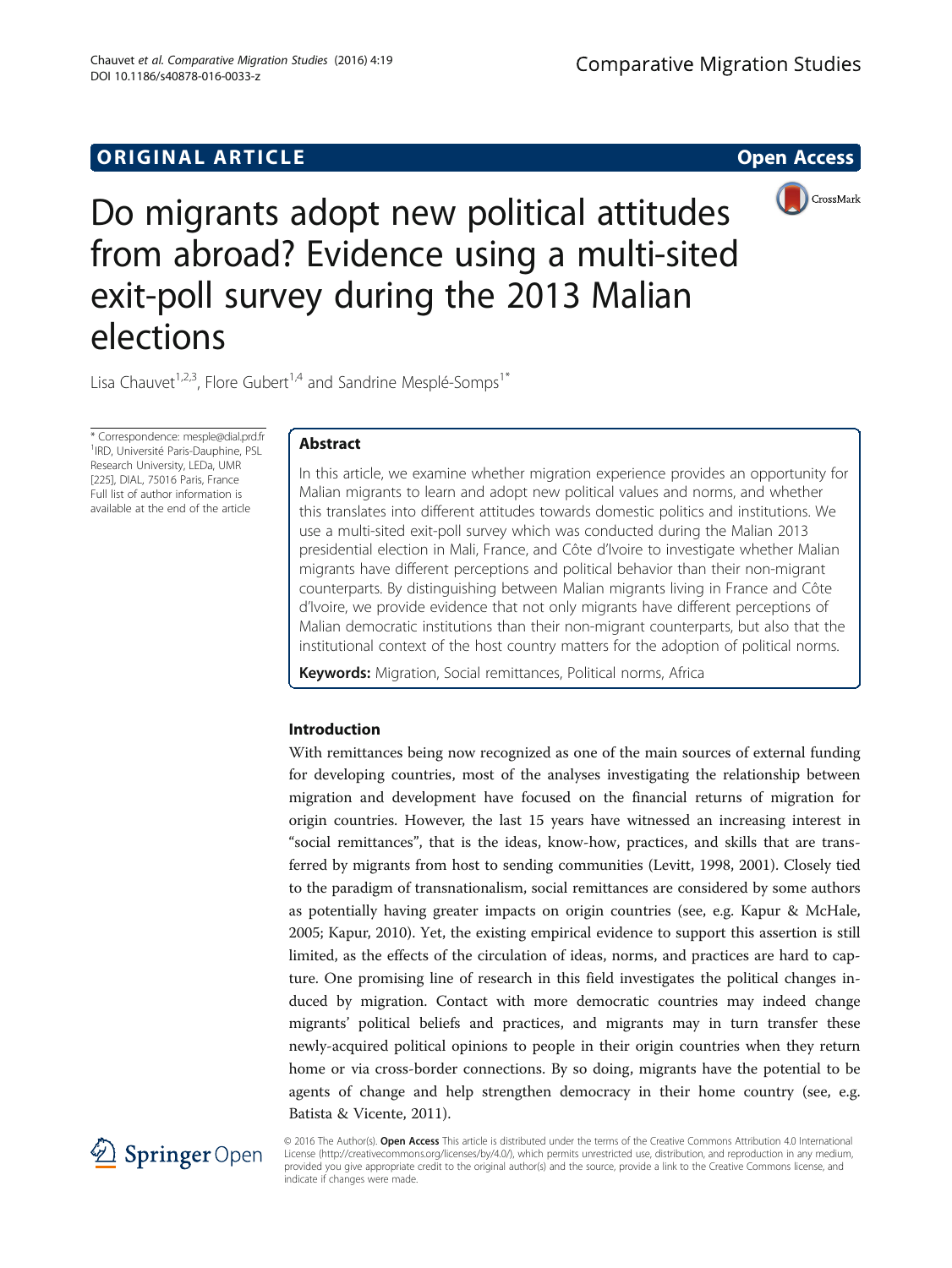In this paper, we investigate whether migration experience provides an opportunity for Malian migrants to learn and adopt new political values and norms, and whether this translates into different attitudes towards domestic politics and institutions. Our assumption is that thanks to migration, individuals are confronted to a new environment and are naturally led to ask themselves how their home country compares to this new environment on various dimensions such as civil liberties, the functioning of institutions, etc. Depending on the institutional quality of the country they reside in, this comparison may be favorable or unfavorable to the home country and is likely to influence the perceptions migrants have on domestic political institutions. As a result, their perceptions should be different from the ones of non-migrants.

Our focus on Malian migrants is justified on two grounds: Mali's migration patterns on the one hand and Mali's experience with democracy on the other hand. With regards to the first point, Mali has a long-lasting history of migration both within the African continent and to Europe. According to household survey data collected in 2011, about 328,400 Malians reside abroad and 1.2 million Malian residents have undertaken at least one migration abroad over their lifetime out of a population of 15.9 million.<sup>1</sup> As a result, 21 % of the Malian population aged 15 or more live in a household with at least one member abroad and 48.4 % in a household with at least one return migrant from abroad (Chauvet, Gubert, & Mesplé-Somps, [2013;](#page-29-0) Sougane, [2015](#page-30-0)). Most international migrants reside in neighboring Western African countries, with Côte d'Ivoire being by far the main destination country.<sup>2</sup> The colonial history of Mali, as well as its geographical situation has also resulted in significant migration flows from Mali to France since the end of the 1950s, and around 16 % of Malian migrants currently reside in France (Chauvet et al., [2013](#page-29-0)). The size of the Malian diaspora, along with the close links that it keeps with its origin country, has made of migration an important phenomenon for the Malian society.

Turning to political issues, the situation of Mali has drastically evolved over the past years. Having had elected representatives at the national and local levels for 20 years, Mali was considered an example of smooth and successful transition to democracy.<sup>3</sup> This vision lasted until March 22, 2012 when a coup d'état followed by an armed conflict with ethnic separatists and religious extremists in the Northern part of the territory endangered Mali's political system. $4$  Since then, the country has been considered as a fragile democracy. In terms of electoral participation, voter turnout has increased over the past 15 years from slightly less than 30 % in the 1997 presidential election to around 50 % in 2013. Participation rates remain low, though, which contrasts with the impressive number of political parties. In 2009, no less than one hundred parties participated to the local election. However, this high fragmentation hides the domination of the Alliance pour la Démocratie au Mali (ADEMA) over the Malian political life for more than a decade. With regards external voting, Mali has granted voting rights to its citizens living abroad since 1991. Considerably lower than the internal voter turnout, the external voter turnout was 19.3 % in 2007, but increased up to 44.6 % in 2013 (Dedieu, [2013\)](#page-29-0). This rise, which could have been even higher if the registration process had been simplified, illustrates the potentially important role played by Malian migrants in the political life of their origin country.

In order to assess whether migration experience translates into different attitudes towards domestic politics and institution, we draw on original data from the project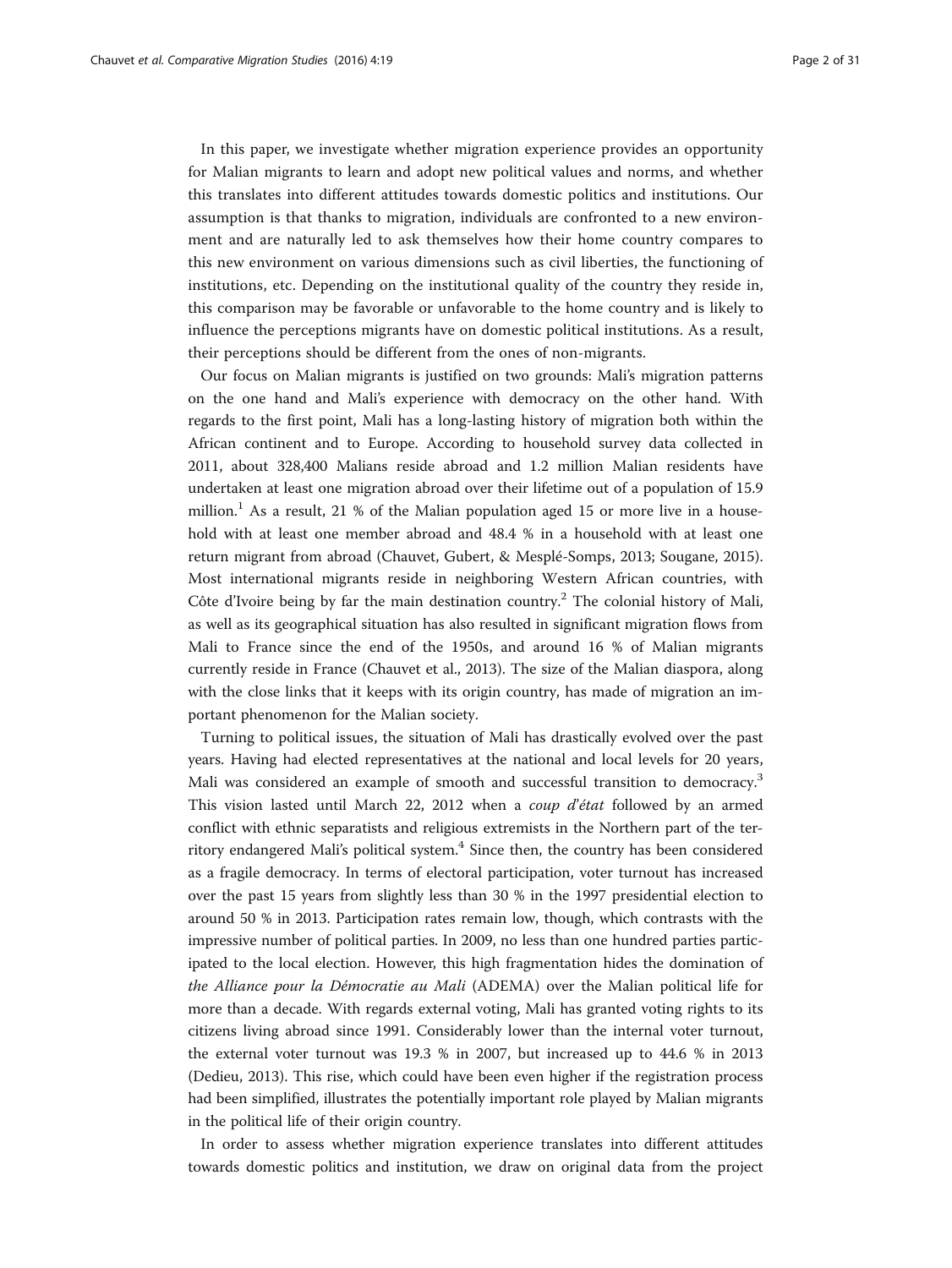"Political Impact of Migration" (POLECOMI). These data were collected through multi-sited election exit polls during the last Malian presidential elections, in July 2013, that is to say once democratic institutions have been restored after the coup of 2012. The survey was designed so as to have three teams of surveyors in France, Côte d'Ivoire, and Mali, all of them interviewing Malian voters exiting polling places the day of the first round of the elections. Among destination countries, France was chosen for being a competitive multiparty democracy, by contrast to Côte d'Ivoire which is generally considered as a defective democracy.<sup>5</sup> France and Côte d'Ivoire are also the main destination countries for Malian migrants, respectively in Europe and Africa. While the tradition of migration among the Malian population goes back to the precolonial period, the bulk of migration from Mali to Côte d'Ivoire and France occurred during the 1960s and 1970s due to the huge expansion of cocoa and coffee plantations in Côte d'Ivoire that need a lot of agricultural laborers, and to the demand of labor force of the manufacturing sector in France. At that period, migration flows to France were mainly composed of individuals coming from the region of Kayes, located in the Western part of the country, and belonging to the Soninke ethnic group (Gubert, [2000\)](#page-30-0) whereas migrants to Côte d'Ivoire were originated from the South part of Mali (Sikasso region). While migration to these both countries has evolved and now includes individuals from other regions and ethnic backgrounds, the Kayes area and the South part of Mali remain the main regions of origin of Malian migrants.

We find that Malian migrants display different political attitudes than their fellow non-migrant counterparts in Mali. More specifically, we find that their perceptions on Malian democracy and institutions differ from Malian non-migrants. Their interest for politics and their implication in political matters are also affected by their migration experience. Moreover, the extent to which Malian migrants trust (or distrust) the institutions of their home country and the interest they have for Malian political life are found to depend on the country they reside in.

The remainder of the article is structured as follows. In Section 2, we provide a brief overview of the literature on social remittances and discuss the existing evidence on the relationship between migration experience and migrants' political attitudes. In Section 3, we present the exit poll data collected in the framework of the POLECOMI project, and describe our empirical strategy. Section 4 presents the results and provides some suggestive evidence on the channels that could drive our results. Section 5 concludes.

#### Literature review

There is now an abundant literature exploring the many ways and means migration impacts on origin countries. The most widely explored dimension of migration is migrants' financial remittances. As the second largest source of external funding for developing countries, remittances have been recognized as supplementing the incomes of millions of poor families and significantly contributing to reduce poverty. However, remittances in cash or goods are not the only links between migrants and their families of origin. As underlined by Peggy Levitt in her 2001 book, The Transnational Villagers, migrants also facilitate the cross-border diffusion of ideas, identities, beliefs, knowledge, and behavior which are now commonly referred to as social remittances. The latter circulate in several ways: through phone calls, letters, or the internet; when migrants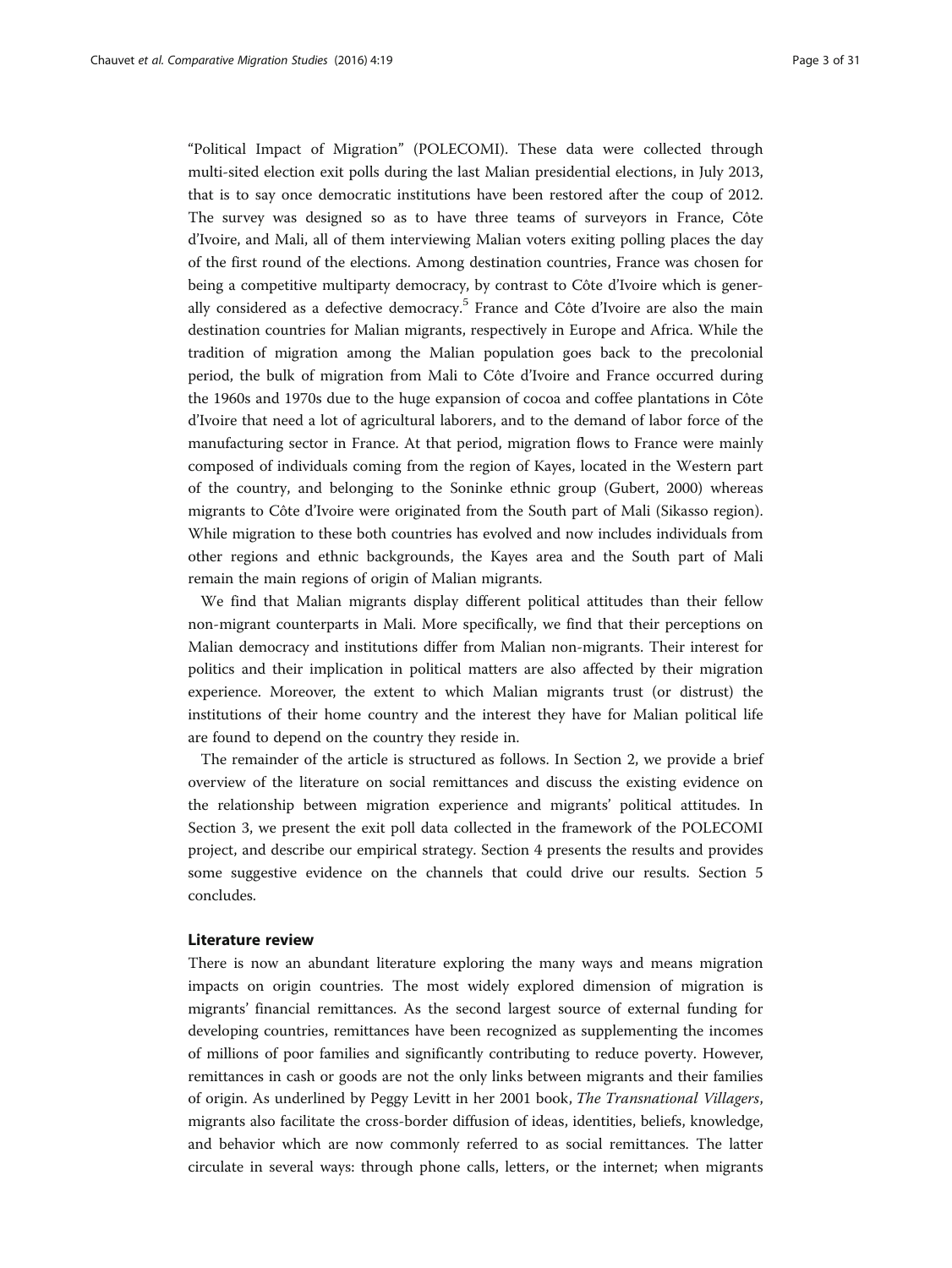return to their homeland; or when conversely non-migrants come to visit their friends or parents in their country of residence.

Drawing upon Levitt's conceptual framework, several recent papers have investigated the issue of international migration as a channel for the diffusion of fertility norms (see, e.g., Lindstrom & Saucedo, [2002](#page-30-0); Fargues, [2007](#page-29-0); Beine, Docquier & Schiff, [2013](#page-29-0); Beine & Sekkat, [2013;](#page-29-0) Bertoli & Marchetta, [2015\)](#page-29-0). Other authors have examined the spillover effects of migration in terms of health knowledge (see, e.g., Lindstrom & Munoz-Franco, [2006;](#page-30-0) Hildebrandt & McKenzie, [2005](#page-30-0); Holdaway, Levitt, Fang, & Rajaram, [2015\)](#page-30-0). With regards to political norms or ideas, the question of whether migration is one of the possible ways through which the diffusion of democracy might take place has for a long time been mostly debated in the transnational literature at the theoretical level and illustrated using specific migrants communities experiences (see, e.g., Levitt, [2001;](#page-30-0) Morawska, [2002](#page-30-0); Camp, [2003;](#page-29-0) Lauth & Pickel, [2009](#page-30-0) cited by Rüland, Kessler, & Rother, [2009](#page-30-0); Dedieu, Chauvet, Gubert, Mesplé-Somps & Smith, [2013](#page-29-0)). It is only recently that some quantitative analyses have been carried out.

Among economists, the diffusion of political norms has first been tested at the macroeconomic level (Li & McHale, [2006;](#page-30-0) Spilimbergo, [2009](#page-30-0); Docquier, Lodigiani, Rapoport, & Schiff, [2011](#page-29-0); Beine & Sekkat, [2013;](#page-29-0) Lodigiani & Salomone, [2012\)](#page-30-0). Overall, these studies find that openness to emigration has a positive effect on home-country institutional development. However, they do not allow to properly identifying the mechanisms at work, and only mention the home countries' increased exposure to new political values and practices thanks to contacts with return migrants and relatives abroad as one possible channel. To some extent, the same holds true with micro studies using data on electoral outcomes (Mahmoud, Rapoport, Steinmayr, & Trebesch, [2013;](#page-30-0) Pfutze, [2012;](#page-30-0) Chauvet & Mercier, [2014](#page-29-0); Batista, Seither & Vicente, [2014](#page-29-0)): overall, they find that electoral outcomes vary depending on the intensity of migration or return migration at the locality level, without being fully certain if this result can be interpreted as evidence of a diffusion of political norms and ideas by the migrants.6 One exception is Batista and Vicente ([2011](#page-29-0)) who use a voting experiment and an instrumental variable strategy to show that international migration promotes better institutions at home by raising the demand for political accountability. The authors also show that this impact depends on which destination country migrants reside in (Portugal or United States).

One of the common underlying assumptions on which rest all these papers is that migration has the potential to alter or to strengthen migrants' political attitudes towards a more democratic direction. Indeed, a prerequisite for migrants to act as agents of change by channeling novel political beliefs and practices from their host country to their country of origin is that they themselves have had their beliefs and attitudes altered by their migration experience in the first place. As argued by Levitt ([1998](#page-30-0)), however, not all migrants necessary absorb all ideas in the same way, and the degree to which migrants' attitudes are altered depends upon their interaction with the host society.

Following her contribution, a few authors have investigated whether contact with more democratic contexts through migration translates into democratic political attitudes in other contexts. Using data on a random sample of 650 voting-age Mexican citizens, Pérez-Armendáriz and Crow [\(2010](#page-30-0)) estimate multi-level logistic and linear regressions of political participation and attitudes on a set of individual characteristics including a variable of migration experience. They find that having lived abroad, in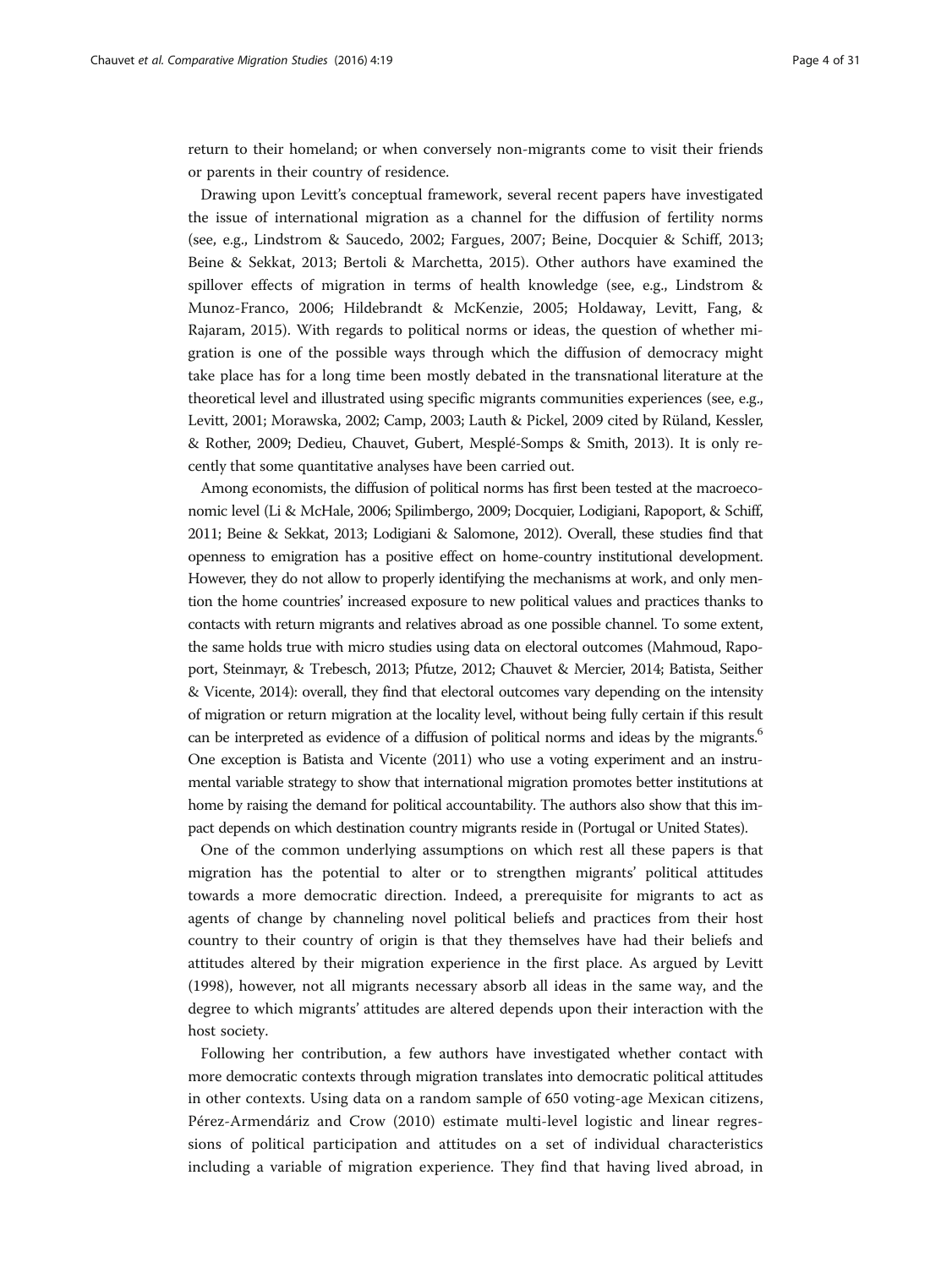the United States or in Canada, makes respondents more tolerant and more critical of the Mexican government' record on rights than their counterparts who have never lived abroad. But the rate of political participation of returnees is found to be indistinguishable from that of other Mexicans. In the framework of a research project entitled "Democratisation through migration?", Rother [\(2009](#page-30-0)) conducts the same kind of analysis on Filipino migrants. However, the investigation is pushed a little bit further than in Pérez-Amendáriz and Crow [\(2009](#page-30-0)) through a comparison of former Overseas Filipino Workers (OFWs), coming back from various countries selected for being either democratic or authoritarian, with OFWs awaiting for their departure. The results suggest significant variation in the esteem returnees have for democratic values, personal freedom, labor rights, etc., depending on the country they come from. Those who personally benefited from the provision of rights relating to their situation during their stay (as is the case for OFWs who were in Hong-Kong) are found to be in higher agreement with democratic values than those who did not. In a similar vein, Careja and Emmenegger ([2012](#page-29-0)) use data collected in 2002 among more than 10,000 individuals residing in Central and Eastern European countries to explore whether migrants returning from Western countries display different political attitudes than their fellow non-migrant citizens. They find a differentiated relationship between migration and political attitudes: while migrants and non-migrants show the same attitudes toward domestic politics, the two groups are found to differ with respect to their political participation, their satisfaction with how democracy works, and their interest for EU and foreign policy matters, with migrants participating more, being more satisfied, and more interested in politics than non-migrants. Moreover, only migration to established democracies is found to have a visible effect.

In sum, the existing evidence suggests that migration experience may contribute to shape migrants' political attitudes, in a way that has been found to depend on several factors. A strong limitation of this literature, however, is that endogeneity issues, while generally acknowledged, are not always properly dealt with. Some less democratic destinations may attract individuals who care less for democracy. More generally speaking, individuals may move abroad, because of their preference for democracy in the first place. Not taking this possibility into account may result in an over-estimation of the role of migration in shaping political attitudes. Our aim in this paper is thus to explore the impact of migration experience on migrants' political attitudes using an instrumentation strategy that correct for endogeneity. We do so with data on an African diaspora that, to our knowledge, has attracted little attention so far.

## Data and empirical strategy

For the purpose of this research, we collected an original dataset on Malian voters interviewed in Mali, France, and Côte d'Ivoire during the first round of the last presidential election on July 28, 2013.<sup>7</sup> To this end, we put in place multi-sited exit polls in different places: three suburbs of Paris (France), namely Bagnolet, Montreuil and Evry<sup>8</sup>; three communes located in the Northern part of Abidjan (Côte d'Ivoire), namely Abobo, Adjamé and Attécoubé; three localities in the region of Kayes - Kayes, Kenieba and Kita; and the communes I, IV and VI of Bamako (Mali).<sup>9</sup> The choice of France and Côte d'Ivoire was driven by the fact that both are the main destination countries of Malian migrants, respectively in Europe and Africa. The focus on the capital cities and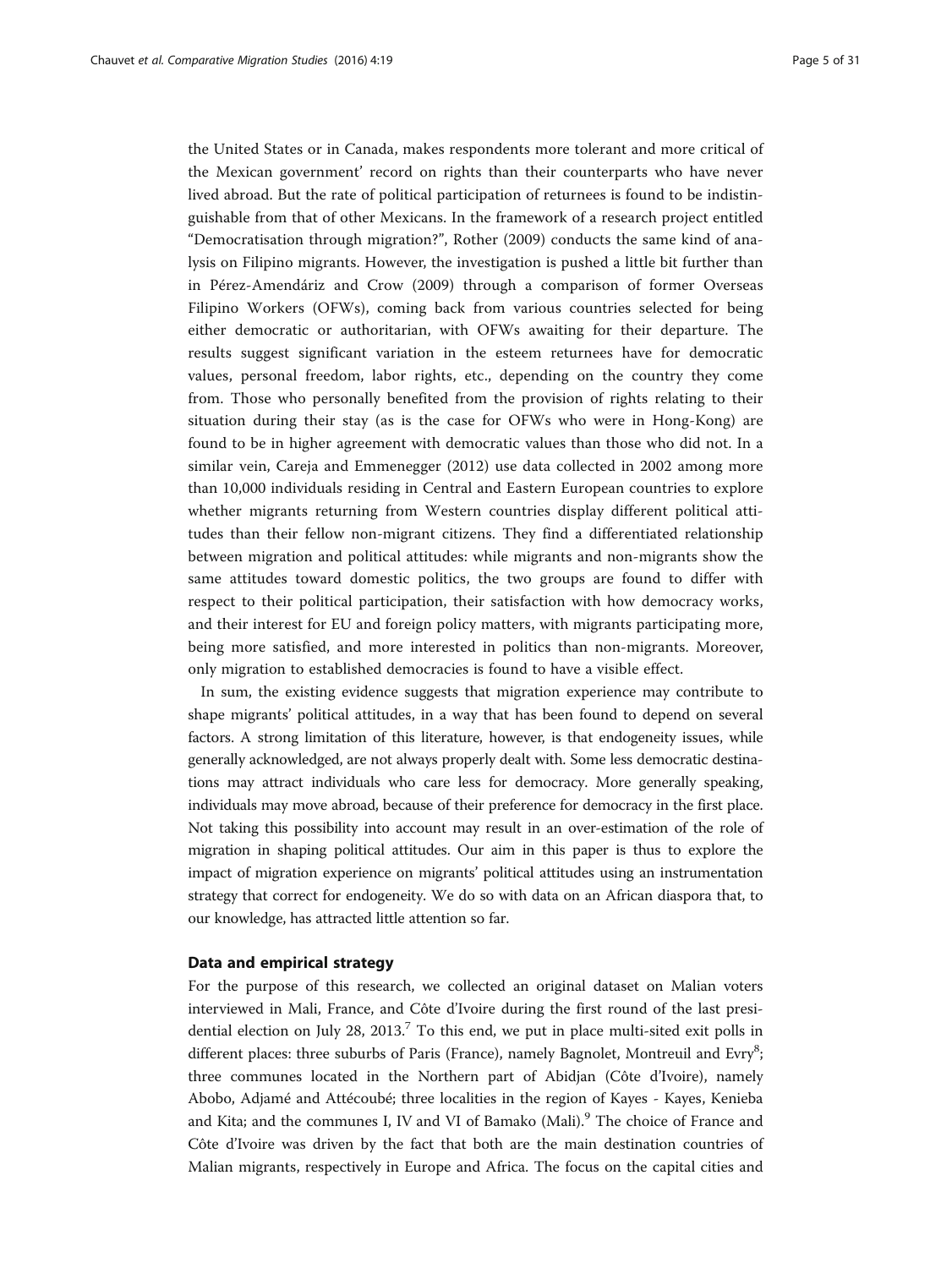their suburbs was justified by the density of Malian migrants and polling stations in these localities, which facilitated the fieldwork and allowed us to interview large numbers of migrants in only one day. In Mali, we targeted the capital city of Bamako, as well as some localities in the Kayes region because a majority of Malian migrants to France originates from these places. Moreover, we restricted the sample to cities and did not sample polling stations in rural areas to facilitate the supervision of the fieldwork.

The multi-sited exit polls were conceived so as to be perfectly comparable across countries. The survey includes a core questionnaire with the same questions asked to all respondents, independently of their country or place of residence, as well as specific additional modules for migrants and non-migrants. The core questionnaire includes modules on respondents' main characteristics, perception on Malian democracy and institutions, and interest for politics and political activities in Mali. Interviewees in France and Côte d'Ivoire had to answer additional modules on their perception on democracy and institutions in their host country, their political activities in the host country, and their connections with their homeland. Interviewees in Mali had to answer additional modules on their past migration experience (if ever), and their connections with members of their household living abroad.

The final sample used in our analyses is composed of 188 Malian voters in France, 225 in Côte d'Ivoire, and 658 in Mali (with 338 and 320 voters being respectively interviewed in Bamako and Kayes). Since our objective is to compare migrants to non-migrants, individuals with a past migration experience, i.e. returnees, in the sample of Malians interviewed either in Bamako or Kayes are excluded from our analyses.<sup>10</sup>

In order to assess the impact of migration experience on migrants' political attitudes, we estimate the following general model:

#### POLITICAL<sub>i</sub> =  $\alpha$  +  $\beta X_i$  +  $\delta$ MIGRANT<sub>i</sub> +  $\varepsilon_i$

where POLITICAL<sub>i</sub> is meant to capture various dimensions of individual i's political attitudes and perceptions of Malian institutions.  $X_i$ , is a set of individual *i*'s characteristics and MIGRANT<sub>i</sub>, is our variable of interest which indicates whether individual i is currently living in France or in Côte d'Ivoire.

We assess the impact of migration on various dimensions of political attitudes and perceptions by estimating the model using 11 alternative dependent variables. The respondents' perception of Malian institutions is captured by the question of whether they tend to trust certain institutions including democracy  $(DEMOC_i)$ , politicians before the coup (POLITIC<sub>i</sub>), politicians after the coup (POLITIC2<sub>i</sub>), justice (*JUSTICE<sub>i</sub>*), the police (POLICE<sub>i</sub>), the media (MEDIA<sub>i</sub>), and the army (ARMY<sub>i</sub>). Answers are coded on a 4-point scale ranging from "I fully trust" (coded 1) to "I do not trust at all" (coded 4). We dichotomize the variables, with 1 indicating "full trust" and 0 otherwise.

Interest in politics is captured by four different variables: the first one is a dummy variable equal to one if the respondent declares having a strong interest for Malian politics  $(INTEREST<sub>i</sub>)$ ; the second variable is a dummy variable equal to one if the respondent had a strong interest for Malian 2013 elections (INTEREST2013i). Finally, the last two variables are dummy variables taking the value 1 if the respondent is close to a political party in Mali  $(CLOSE POL_i)$  and if he is a member of a political party in Mali (MEMBERPOL<sub>i</sub>).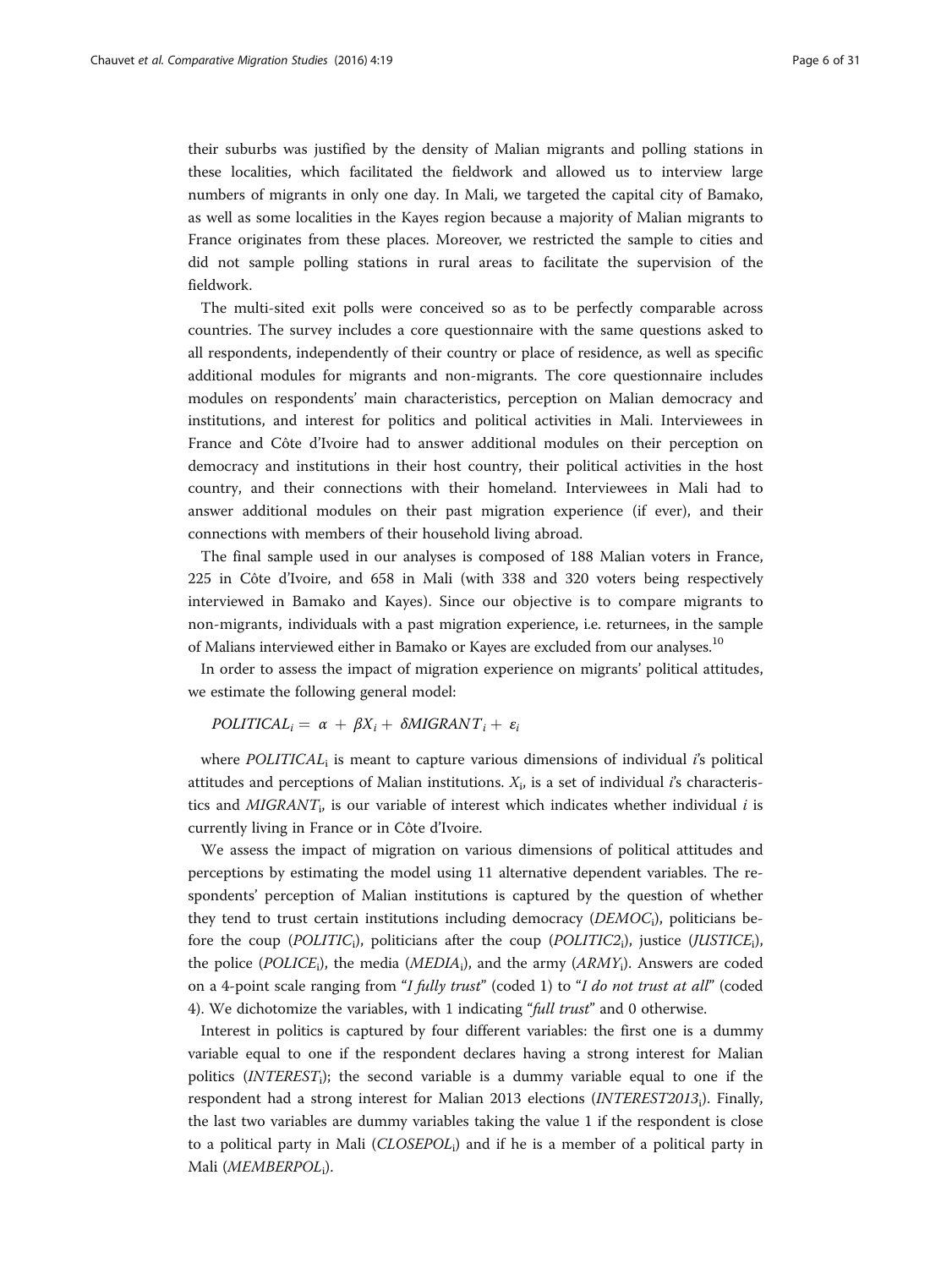Perceptions and interest in politics may be differently influenced by migration experience depending on the institutional context and media prevailing in the destination country. In order to capture these differences, we distinguish between migrants living in France  $MIGFRANCE_i$ , and migrants in Côte d'Ivoire,  $MIGIVOIRE_i$ . These two variables are dummy variables taking the value 1 if the respondent was surveyed in France and Côte d'Ivoire respectively (0 otherwise).

Last, the set of control variables,  $X_i$ , includes the respondents' main characteristics that are likely to influence their perceptions and interest in politics. These variables are age, sex, ethnic group, education and region of birth. $^{11}$  Controlling for these individual characteristics is important because they may not only explain differences in the political attitudes of the respondents, but also be correlated with their propensity to migrate and their destination choice: in this case, omitting them from the model would bias the estimated impact of migration on political attitudes. The propensity to migrate has indeed been shown to be strongly dependent on individual characteristics such as age or education. In the case of Mali, it is also determined by ethnicity and region of birth: as it has been said before, the Soninke originating from the Kayes region, in Western Mali, have a long-lasting tradition of migration to France while those coming from the Southern part of Mali (Sikasso region) are strongly over-represented in the migration flows to Côte d'Ivoire.

Controlling for age, education, ethnicity and region of birth may not be sufficient, though, to preclude any bias in the estimation of the coefficient of the migration variables. Malian migrants may indeed have some specific unobservable attributes, such as risk aversion, entrepreneurial mindset or, say, a preference for democracy, which may both affect their probability to leave Mali and their political attitudes. In that case, the estimated coefficients of  $MIGFRANCE$ <sub>i</sub> and  $MIGIVOIRE$ <sub>i</sub> would be plagued by endogeneity. We therefore implement an identification strategy in which  $MIGFRANCE_i$ and  $MIGIVOIRE_i$  are instrumented by macroeconomic variables from the destination country that are unlikely to be correlated with political attitudes and perceptions, but are strongly correlated with migration status. For the emigration decision to France, we use the annual percentage growth rate of France's nominal GDP per capita $12$  since this variable is likely to provide a good indicator of the demand for workers, be they nationals or foreigners, and thus act as a pull factor among Malian migrant candidates. Following Wahba ([2015](#page-30-0)), we use the growth rate of France's nominal GDP per capita when the individual is 24 years old, which is the average age at the time of departure for our sample of migrants. For the emigration decision to Côte d'Ivoire and given that the survey took place in the capital city of Abidjan, we use the annual number of fatalities due to civil or social conflicts in Abidjan when the individual is 24 years old as a potential deterrent to migration to Côte d'Ivoire (see a description of the data in ACLED [2013](#page-29-0). In both first-stage estimations, we also use a dummy variable indicating whether the respondent is the household head  $(HEAD_i)$  as an additional instrument for our migration variables. For comparison purposes, we finally use alternatively ordinary least square estimators (OLS) and two stage least squares models (2SLS).<sup>13</sup>

Our estimations are run on three different sub-samples. We first compare Malian migrants living in France to non-migrants in Mali (excluding returnees). We then compare Malian migrants living in Côte d'Ivoire to non-migrants in Mali (again excluding returnees). Finally, we compare migrants in France and in Côte d'Ivoire to non-migrants.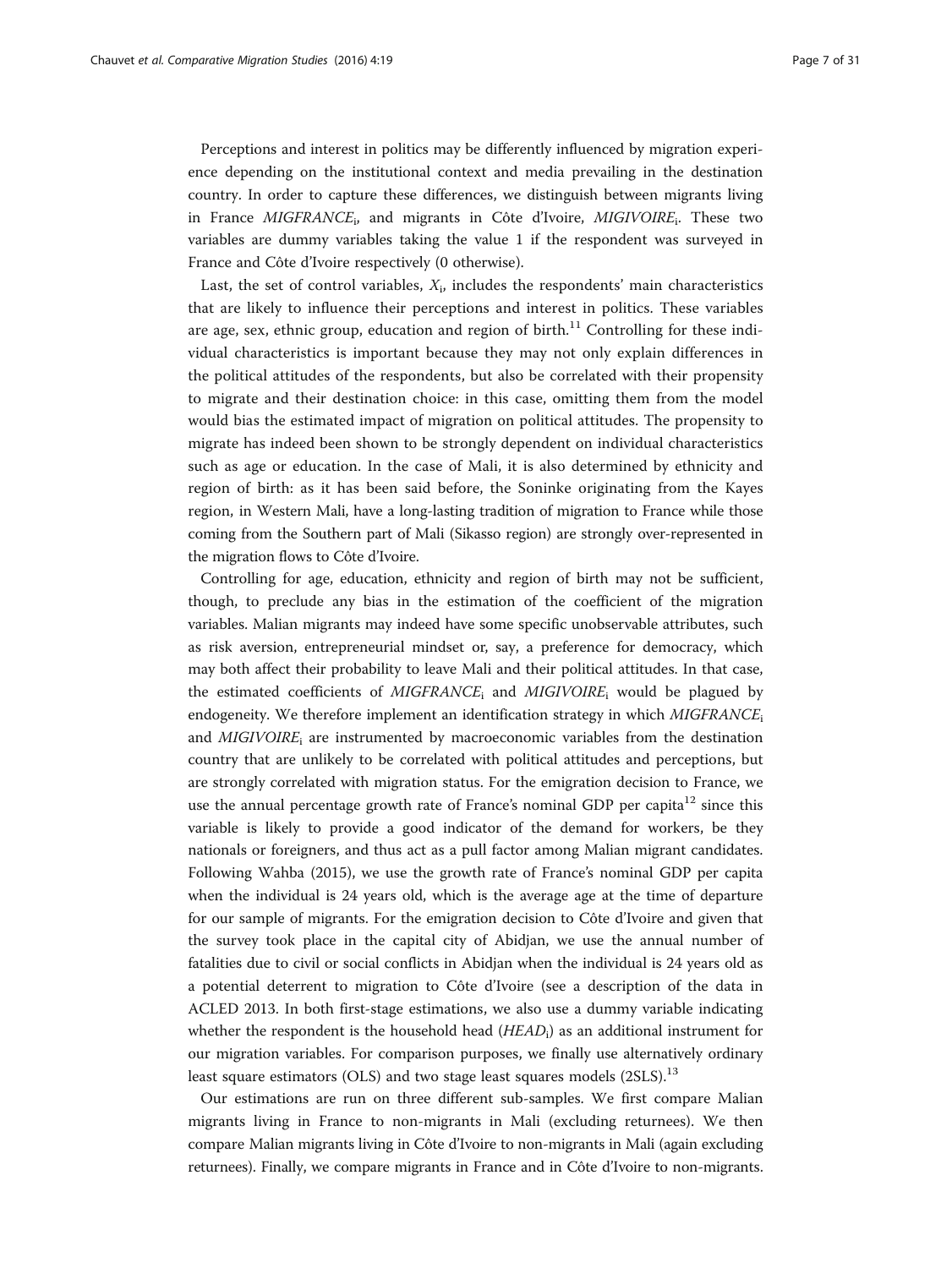This last specification on the whole sample (excluding returnees) allows us to compare the coefficients estimated for each migrant category directly and to see whether migrants in France and migrants in Côte d'Ivoire differ significantly in terms of their political attitudes. As in the previous specifications, both OLS and 2SLS are alternatively used. However, when both migration variables are included simultaneously, the instruments perform poorly which leads us to present the results using the OLS estimator only.<sup>14</sup>

Whatever their country of residence, migrants are found to share some specific characteristics that distinguish them from their non-migrant counterparts: they are indeed more males, older, and less educated on average (detailed statistics are provided in [Ap](#page-21-0)[pendix](#page-21-0), Table A1). As an illustration, while 24 % of the non-migrants have achieved tertiary education, this is only so for 17 and 7 % of the migrants in France and Côte d'Ivoire respectively. The same holds true for secondary education. As a result, the share of individuals who never went to school is much higher among migrants than among non-migrants, and especially so for migrants in Côte d'Ivoire.<sup>15</sup>

Turning to our dependent variables, Table [1](#page-8-0) suggests that apart from a few exceptions, migrants in Côte d'Ivoire are characterized by higher levels of trust in Malian institutions than their non-migrant counterparts, while the reverse holds true for migrants in France. This stands as an indication that migration experience affects the political attitudes of migrants in ways that vary depending on the institutional environment prevailing in the host country. It may also indicate that more skeptical individuals favor migrating to France rather than to Côte d'Ivoire. Less clear patterns emerge from the variables aimed at capturing interest in politics. Overall, migrants are found to be on average more interested in Malian politics than their non-migrant counterparts, but are no more likely to be close to a Malian political party and less likely to be members of a Malian political party, which may reflect the difficulties of being actively involved in long-distance politics. However, before drawing strong conclusions, it is worthwhile testing whether these findings hold when controlling for the respondents' socioeconomic characteristics.

### Results

Estimation results are presented in Tables [2,](#page-9-0) [3,](#page-10-0) and [4.](#page-11-0) Table [2](#page-9-0) (respectively Table [3](#page-10-0)) displays the results of the regressions of our eleven dependent variables on a dummy variable for whether the respondent is a migrant in France (resp. Côte d'Ivoire). In both cases, the comparison group is made of the sampled non-migrants after excluding returnees. Table [4](#page-11-0) displays the results of the regressions of the same set of outcome variables on two dummy variables for whether the respondent is a migrant in France or a migrant in Côte d'Ivoire using non-migrants as the comparison group. In each table, Panel A displays the regression results obtained after OLS estimations. In Tables [2](#page-9-0) and [3,](#page-10-0) Panel B displays the regression results obtained after two-stage least squares estimations. Columns (1) to (7) show the estimated impact of migration experience on the level of trust in Malian institutions, while columns (8) to (11) show the estimated impact of migration experience on interest in domestic politics.<sup>16</sup>

Overall, the results suggest that respondents interviewed in France are characterized by lower levels of trust in Malian institutions than their non-migrant counterparts: the coefficient of the migration variable is negative in six out of seven regressions (see columns (1) to (7)) and significantly different from zero in five out of seven regressions.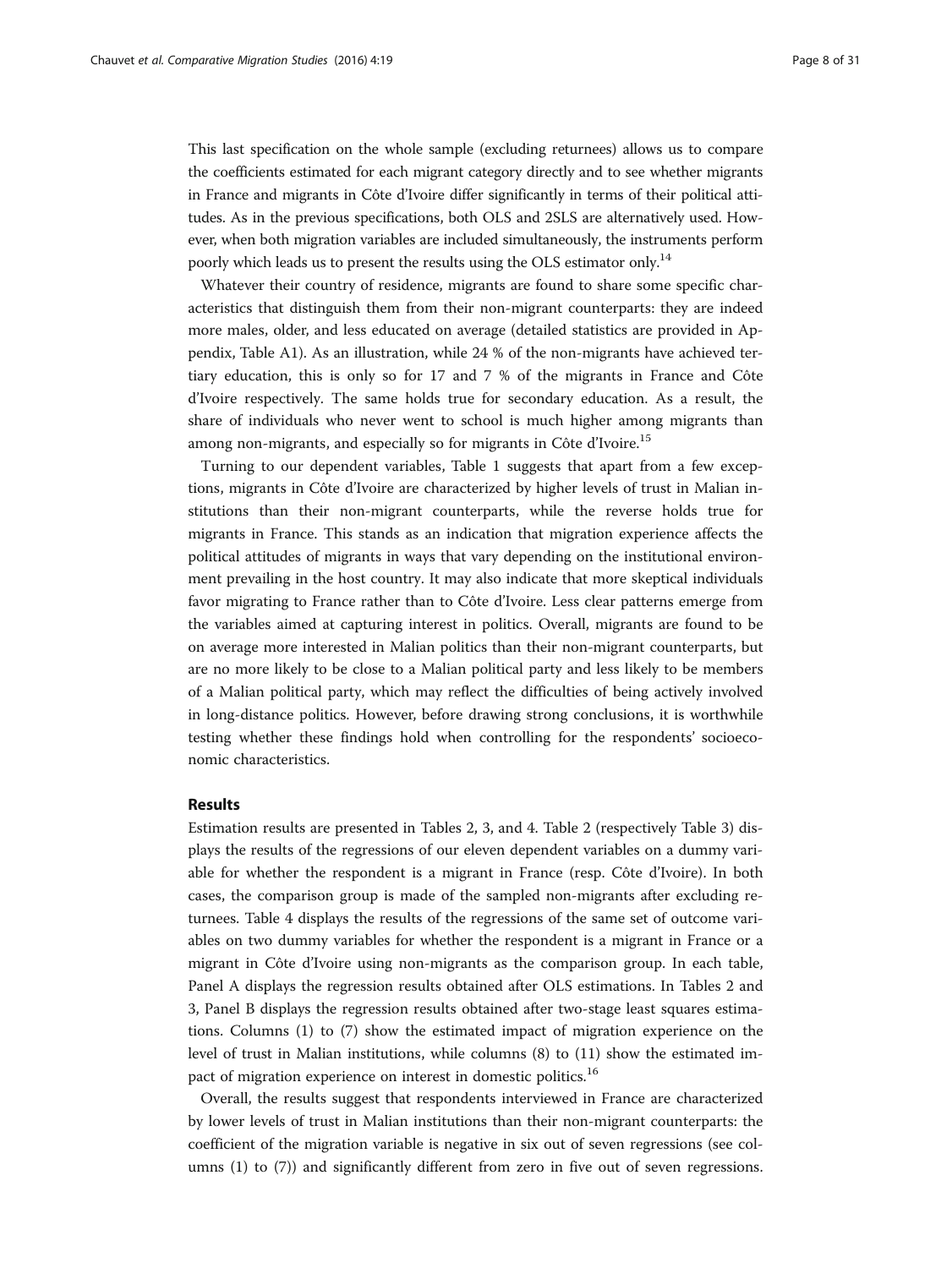|                                               | Name of the<br>variables | <b>Non</b><br>migrants | Migrants in<br>France | Migrants in Côte<br>d'Ivoire | All    |
|-----------------------------------------------|--------------------------|------------------------|-----------------------|------------------------------|--------|
| High level of trust in (Yes = 1)              |                          |                        |                       |                              |        |
| Malian democracy                              | DEMOC <sub>i</sub>       | 0.21                   | 0.24                  | 0.43                         | 0.26   |
|                                               |                          | (0.41)                 | (0.43)                | (0.50)                       | (0.44) |
| Malian politicians                            | <b>POLITIC</b>           | 0.13                   | 0.12                  | 0.28                         | 0.16   |
| (before coup)                                 |                          | (0.33)                 | (0.33)                | (0.45)                       | (0.36) |
| Malian politicians                            | POLITIC2 <sub>i</sub>    | 0.34                   | 0.15                  | 0.37                         | 0.32   |
| (after coup)                                  |                          | (0.48)                 | (0.36)                | (0.48)                       | (0.47) |
| Malian justice                                | <b>JUSTICE</b>           | 0.17                   | 0.10                  | 0.31                         | 0.19   |
|                                               |                          | (0.38)                 | (0.31)                | (0.46)                       | (0.39) |
| Malian police                                 | <b>POLICE</b>            | 0.27                   | 0.16                  | 0.34                         | 0.27   |
|                                               |                          | (0.45)                 | (0.36)                | (0.47)                       | (0.44) |
| Malian media                                  | MEDIA <sub>i</sub>       | 0.31                   | 0.22                  | 0.28                         | 0.29   |
|                                               |                          | (0.46)                 | (0.42)                | (0.45)                       | (0.45) |
| Malian army                                   | ARMY <sub>i</sub>        | 0.43                   | 0.26                  | 0.33                         | 0.38   |
|                                               |                          | (0.50)                 | (0.44)                | (0.47)                       | (0.49) |
| High interest in (Yes = 1)                    |                          |                        |                       |                              |        |
| Malian politics                               | <b>INTEREST</b>          | 0.36                   | 0.56                  | 0.45                         | 0.42   |
|                                               |                          | (0.48)                 | (0.50)                | (0.50)                       | (0.49) |
| Malian 2013 elections                         | INTEREST2013;            | 0.72                   | 0.80                  | 0.56                         | 0.70   |
|                                               |                          | (0.45)                 | (0.40)                | (0.50)                       | (0.46) |
| Close to a Malian political party             | CLOSEPOL <sub>i</sub>    | 0.59                   | 0.56                  | 0.58                         | 0.58   |
|                                               |                          | (0.49)                 | (0.50)                | (0.49)                       | (0.49) |
| Member of a Malian political party MEMBERPOL; |                          | 0.33                   | 0.27                  | 0.21                         | 0.30   |
|                                               |                          | (0.47)                 | (0.45)                | (0.41)                       | (0.46) |
| Number of observations                        |                          | 658                    | 188                   | 225                          | 1070   |

<span id="page-8-0"></span>

|  |  |  | <b>Table 1</b> Descriptive statistics of the dependent variables |  |  |  |  |  |  |  |
|--|--|--|------------------------------------------------------------------|--|--|--|--|--|--|--|
|--|--|--|------------------------------------------------------------------|--|--|--|--|--|--|--|

Standard deviations in parentheses

More importantly, most of these results hold after instrumenting  $MIGFRANCE<sub>i</sub>$  and the size of the coefficients slightly increases (Panel B), except for trust in the police (col. (5)) and in the media (col. (6)). However, whatever the specification, migration experience is found to affect neither trust in Malian democracy (col. (1)) or in Malian politicians before the coup d'état (col. (2).

As regards interest in politics (columns (8) to (11)), migrants in France are found to be more interested in Malian politics in general and to have had more interest for the 2013 presidential elections than their non-migrant counterparts, but this result should be considered with caution since it does not hold when we account for the endogeneity of MIGFRANCE.

If we now turn to migrants in Côte d'Ivoire, we find contrasted results. Panel A of Table [3](#page-10-0) shows indeed that when compared with their non-migrant counterparts, respondents interviewed in Côte d'Ivoire have higher levels of trust in Malian democracy and in various Malian institutions including justice and the police while at the same time having a lower level of trust in the army. However, once instrumented, migration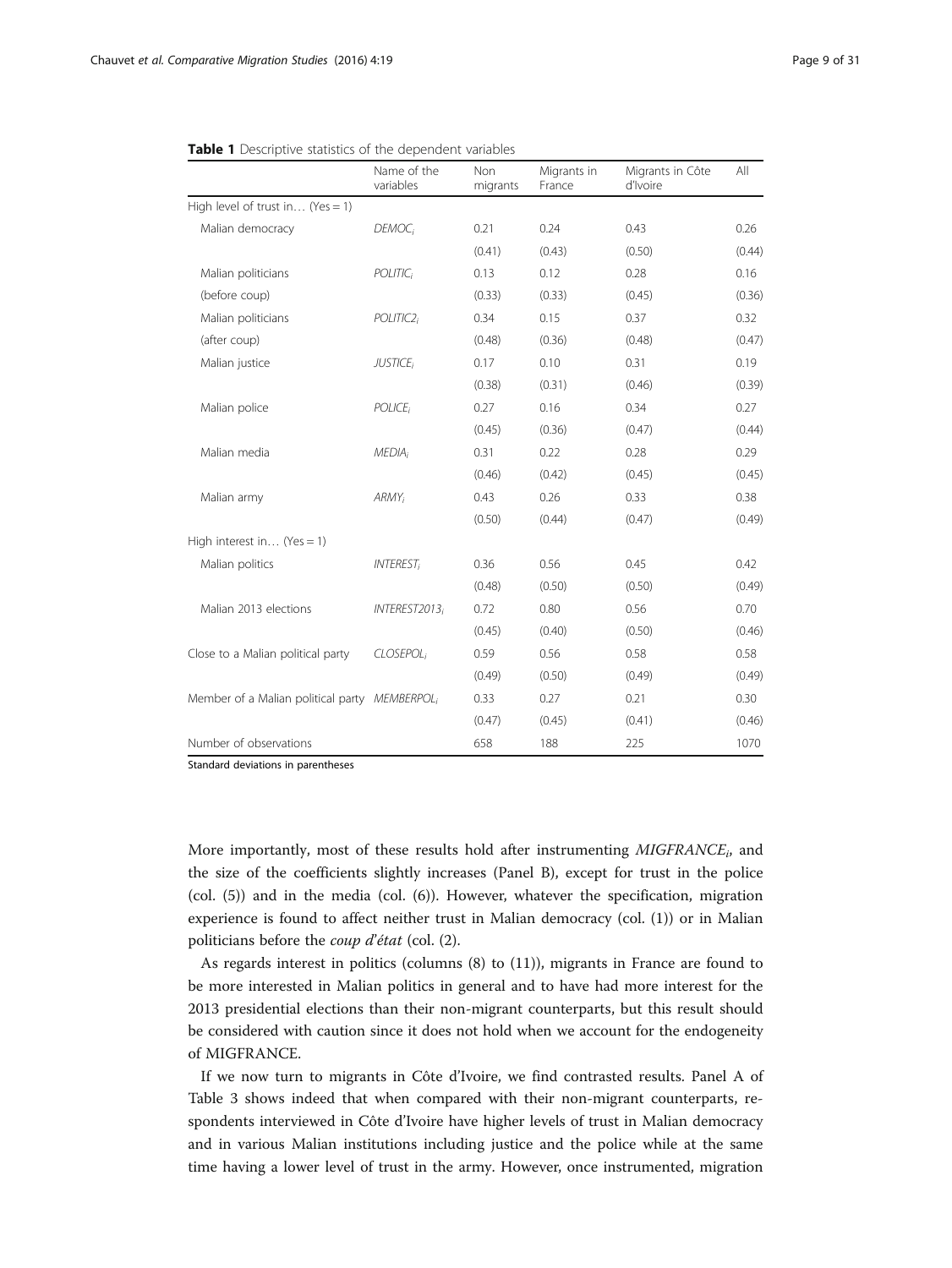| ◡                                 |              | ◡                    |                       |                      |                     |                    |                   |                 |               |                                  |                                   |
|-----------------------------------|--------------|----------------------|-----------------------|----------------------|---------------------|--------------------|-------------------|-----------------|---------------|----------------------------------|-----------------------------------|
|                                   | (1)          | (2)                  | (3)                   | (4)                  | (5)                 | (6)                | (7)               | (8)             | (9)           | (10)                             | (11)                              |
|                                   | <b>DEMOC</b> | POLITIC <sub>i</sub> | POLITIC2 <sub>i</sub> | JUSTICE <sub>i</sub> | POLICE <sub>i</sub> | MEDIA <sub>i</sub> | ARMY <sub>i</sub> | <b>INTEREST</b> | INTEREST2013; | <b>CLOSE</b><br>POL <sub>i</sub> | <b>MEMBER</b><br>POL <sub>i</sub> |
| Panel $A - OLS$                   |              |                      |                       |                      |                     |                    |                   |                 |               |                                  |                                   |
| MIGFRANCE <sup>a</sup>            | 0.053        | $-0.031$             | $-0.191$              | $-0.069$             | $-0.098$            | $-0.106$           | $-0.148$          | 0.195           | 0.139         | $-0.003$                         | $-0.056$                          |
|                                   | (1.33)       | $(-0.95)$            | $(-4.32)$ ***         | $(-1.93)^{*}$        | $(-2.38)$ **        | $(-2.44)$ **       | $(-3.15)$ ***     | $(4.24)$ ***    | $(3.28)$ ***  | $(-0.07)$                        | $(-1.26)$                         |
| Pseudo R2                         | 0.048        | 0.016                | 0.069                 | 0.036                | 0.059               | 0.060              | 0.056             | 0.075           | 0.040         | 0.042                            | 0.034                             |
| Number of obs.                    | 843          | 843                  | 837                   | 840                  | 845                 | 843                | 844               | 849             | 848           | 848                              | 848                               |
| Panel B - Two-stage least squares |              |                      |                       |                      |                     |                    |                   |                 |               |                                  |                                   |
| MIGFRANCE <sup>a</sup>            | 0.023        | $-0.113$             | $-0.202$              | $-0.171$             | $-0.100$            | $-0.147$           | $-0.368$          | 0.003           | 0.014         | $-0.161$                         | $-0.181$                          |
|                                   | (0.22)       | $(-1.28)$            | $(-1.65)^*$           | $(-1.76)^{*}$        | $(-0.90)$           | $(-1.25)$          | $(-2.86)$ ***     | (0.02)          | (0.12)        | $(-1.26)$                        | $(-1.49)$                         |
| Underidentif. test                | 0.000        | 0.000                | 0.000                 | 0.000                | 0.000               | 0.000              | 0.000             | 0.000           | 0.000         | 0.000                            | 0.000                             |
| Weak ident. Test <sup>a</sup>     | 62.163       | 62.693               | 59.240                | 62.325               | 62.462              | 61.918             | 62.410            | 63.731          | 63.244        | 63.443                           | 62.878                            |
| Sargan (p-value)                  | 0.728        | 0.996                | 0.966                 | 0.091                | 0.278               | 0.698              | 0.755             | 0.271           | 0.848         | 0.390                            | 0.688                             |
| Number of obs.                    | 843          | 843                  | 837                   | 840                  | 845                 | 843                | 844               | 849             | 848           | 848                              | 848                               |

<span id="page-9-0"></span>Table 2 Migrants in France vs. Non-migrants

(1) The reference category is "Being a non-migrant"

 $*_{p}$  < 0.10,  $*_{p}$  < 0.05,  $*_{p}$  < 0.01

Student's t in parentheses

Additional controls include sex, ethnic groups, regions of birth, age and education variables. The list of instruments includes a dummy variable for whether the individual is the household head and real GDP per capita growth in France for when the individual was 24 years old (24 years-old, source: World Bank, [2015](#page-30-0))

 $a^2$ The Stock-Yogo weak identification test critical value at 10 % is 19.93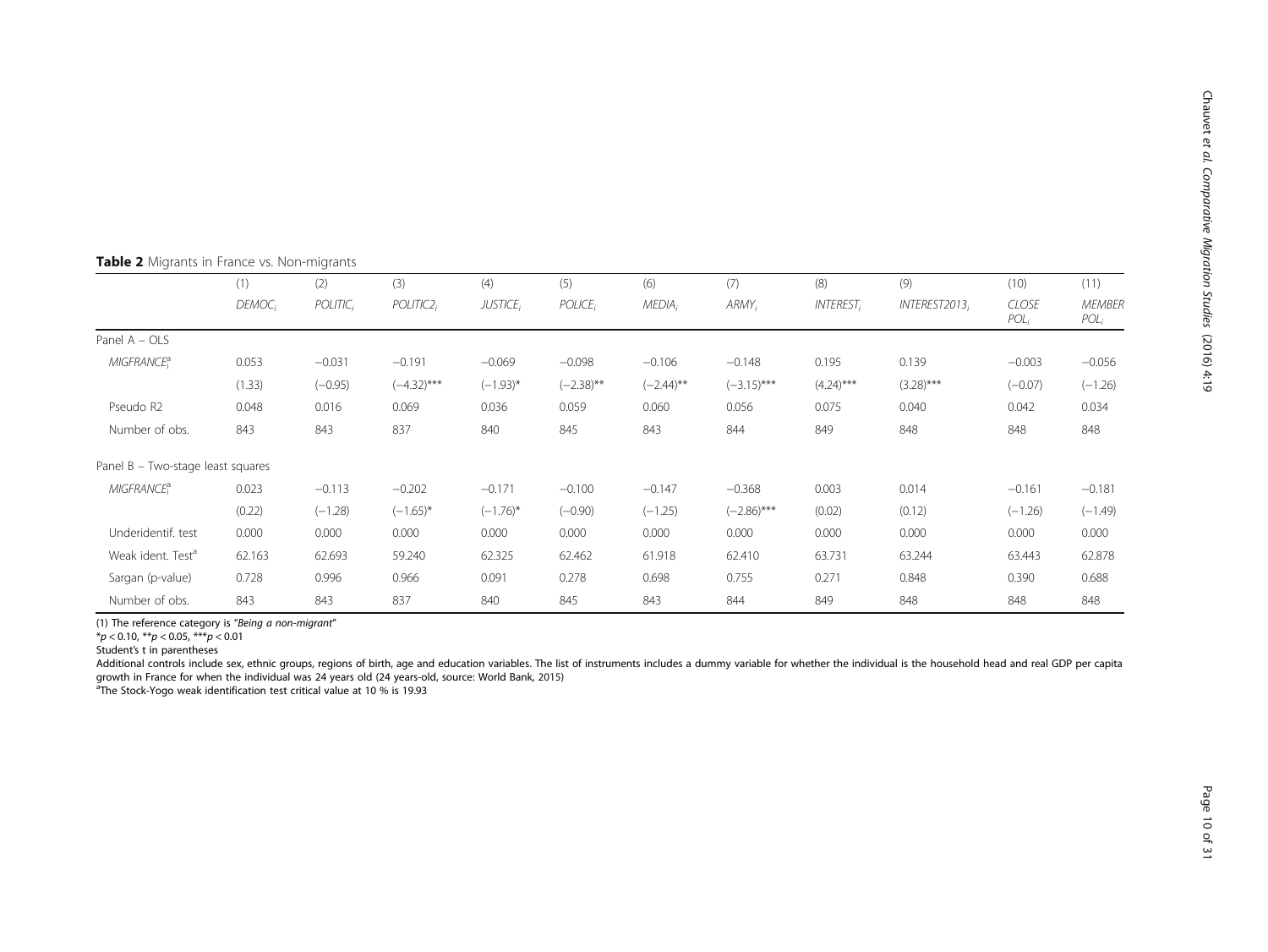|                                   | (1)                | (2)                  | (3)                   | (4)            | (5)                 | (6)                | (7)               | (8)             | (9)                         | (10)                             | (11)                       |
|-----------------------------------|--------------------|----------------------|-----------------------|----------------|---------------------|--------------------|-------------------|-----------------|-----------------------------|----------------------------------|----------------------------|
|                                   | DEMOC <sub>i</sub> | POLITIC <sub>i</sub> | POLITIC2 <sub>i</sub> | <b>JUSTICE</b> | POLICE <sub>i</sub> | MEDIA <sub>i</sub> | ARMY <sub>i</sub> | <b>INTEREST</b> | <b>INTEREST</b><br>$2013_i$ | <b>CLOSE</b><br>POL <sub>i</sub> | MEMBER<br>POL <sub>i</sub> |
| Panel A - OLS                     |                    |                      |                       |                |                     |                    |                   |                 |                             |                                  |                            |
| MIGIVOIRE <sup>a</sup>            | 0.257              | 0.159                | 0.036                 | 0.129          | 0.126               | 0.029              | $-0.082$          | 0.110           | $-0.157$                    | 0.019                            | $-0.023$                   |
|                                   | $(6.02)$ ***       | $(4.34)$ ***         | (0.79)                | $(3.21)$ ***   | $(2.78)$ ***        | (0.64)             | $(-1.68)^*$       | $(2.41)$ **     | $(-3.58)$ ***               | (0.42)                           | $(-0.55)$                  |
| Pseudo R2                         | 0.081              | 0.053                | 0.032                 | 0.047          | 0.039               | 0.039              | 0.050             | 0.051           | 0.078                       | 0.042                            | 0.060                      |
| Number of obs.                    | 902                | 901                  | 915                   | 889            | 889                 | 889                | 893               | 933             | 927                         | 934                              | 930                        |
| Panel A - Two-stage least squares |                    |                      |                       |                |                     |                    |                   |                 |                             |                                  |                            |
| <b>MIGIVOIRE</b>                  | 0.234              | 0.141                | $-0.098$              | 0.091          | 0.220               | 0.095              | $-0.311$          | $-0.248$        | $-0.250$                    | $-0.040$                         | $-0.110$                   |
|                                   | $(1.86)^*$         | (1.32)               | $(-0.72)$             | (0.77)         | (1.61)              | (0.70)             | $(-2.14)$ **      | $(-1.77)^{*}$   | $(-2.00)$ **                | $(-0.29)$                        | $(-0.87)$                  |
| Underidentif. test                | 0.000              | 0.000                | 0.000                 | 0.000          | 0.000               | 0.000              | 0.000             | 0.000           | 0.000                       | 0.000                            | 0.000                      |
| Weak ident. Test <sup>a</sup>     | 55.606             | 55.682               | 56.255                | 55.267         | 51.814              | 52.386             | 54.637            | 55.904          | 61.480                      | 57.415                           | 56.104                     |
| Sargan test (p value)             | 0.487              | 0.396                | 0.704                 | 0.148          | 0.231               | 0.899              | 0.282             | 0.505           | 0.367                       | 0.773                            | 0.216                      |
| Number of obs.                    | 902                | 901                  | 915                   | 889            | 889                 | 889                | 893               | 933             | 927                         | 934                              | 930                        |

<span id="page-10-0"></span>Table 3 Migrants in Côte d'Ivoire vs. Non-migrants

(1) The reference category is "Being a non-migrant"

 $*_{p}$  < 0.10, \*\*p < 0.05, \*\*\*p < 0.01

Student's t in parentheses

Additional controls include sex, ethnic groups, regions of birth, age and education variables. The list of instruments includes a dummy variable for whether the individual is the household head and the number of fatalities due to civil or social conflicts in Abidjan for when the individual is 24 years old (source: ACLED [2013](#page-29-0))

<sup>a</sup>The Stock-Yogo weak identification test critical value at 10 % is 19.93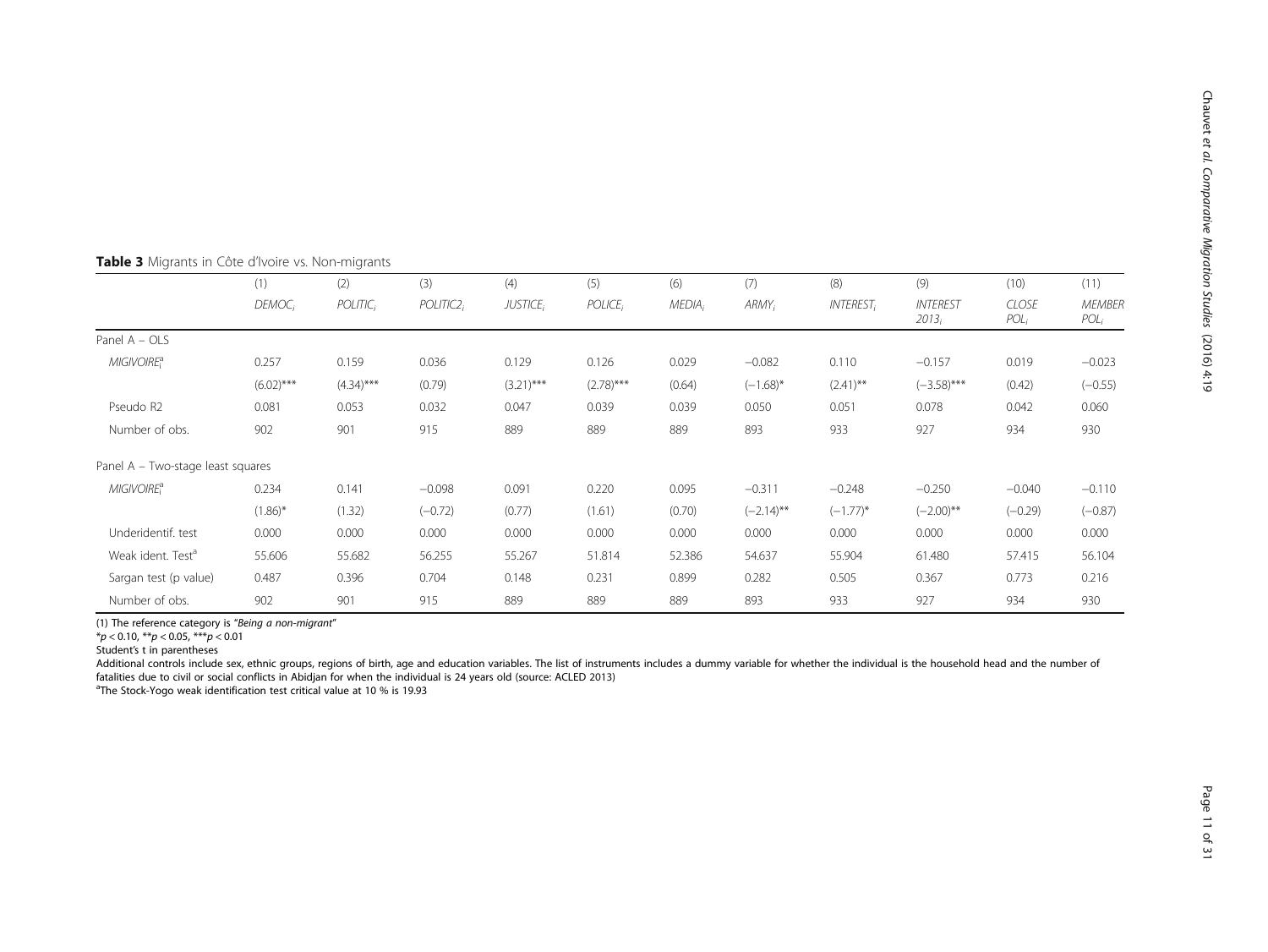<span id="page-11-0"></span>Table 4 Migrants in France and in Côte d'Ivoire vs. Non-migrants

| $\tilde{}$             |              |                      | $\overline{\phantom{0}}$ |                             |                     |                    |                   |                 |                             |                                  |                                   |
|------------------------|--------------|----------------------|--------------------------|-----------------------------|---------------------|--------------------|-------------------|-----------------|-----------------------------|----------------------------------|-----------------------------------|
|                        | (1)          | (2)                  | (3)                      | (4)                         | (5)                 | (6)                | (7)               | (8)             | (9)                         | (10)                             | (11)                              |
|                        | $DEMOC_i$    | POLITIC <sub>i</sub> | POLITIC2 <sub>i</sub>    | <b>JUSTICE</b> <sub>i</sub> | POLICE <sub>i</sub> | MEDIA <sub>i</sub> | ARMY <sub>i</sub> | <b>INTEREST</b> | <b>INTEREST</b><br>$2013_i$ | <b>CLOSE</b><br>POL <sub>i</sub> | <b>MEMBER</b><br>POL <sub>i</sub> |
| Panel $A - OLS$        |              |                      |                          |                             |                     |                    |                   |                 |                             |                                  |                                   |
| MIGFRANCE <sup>a</sup> | 0.052        | $-0.028$             | $-0.206$                 | $-0.074$                    | $-0.098$            | $-0.103$           | $-0.146$          | 0.183           | 0.135                       | 0.001                            | $-0.057$                          |
|                        | (1.27)       | $(-0.82)$            | $(-4.69)$ ***            | $(-2.01)$ **                | $(-2.38)$ **        | $(-2.43)$ **       | $(-3.23)$ ***     | $(4.09)$ ***    | $(3.18)$ ***                | (0.02)                           | $(-1.37)$                         |
| <b>MIGIVOIRE</b>       | 0.247        | 0.147                | 0.029                    | 0.123                       | 0.123               | 0.031              | $-0.096$          | 0.124           | $-0.168$                    | 0.035                            | $-0.039$                          |
|                        | $(5.99)$ *** | $(4.24)$ ***         | (0.68)                   | $(3.29)$ ***                | $(2.91)$ ***        | (0.71)             | $(-2.08)$ **      | $(2.83)$ ***    | $(-4.03)$ ***               | (0.79)                           | $(-0.96)$                         |
| Pseudo R2              | 0.067        | 0.043                | 0.053                    | 0.050                       | 0.046               | 0.043              | 0.051             | 0.067           | 0.071                       | 0.039                            | 0.052                             |
| Number of obs.         | 1,086        | 1,085                | 1,093                    | 1,070                       | 1,075               | 1,073              | 1,078             | 1,123           | 1,116                       | 1,123                            | 1,119                             |

<sup>a</sup>The reference category is "Being a non migrant"

 $**p* < 0.10, ***p* < 0.05, ***p* < 0.01$ 

Student's t in parentheses

Additional controls include sex, ethnic groups, regions of birth, age and education variables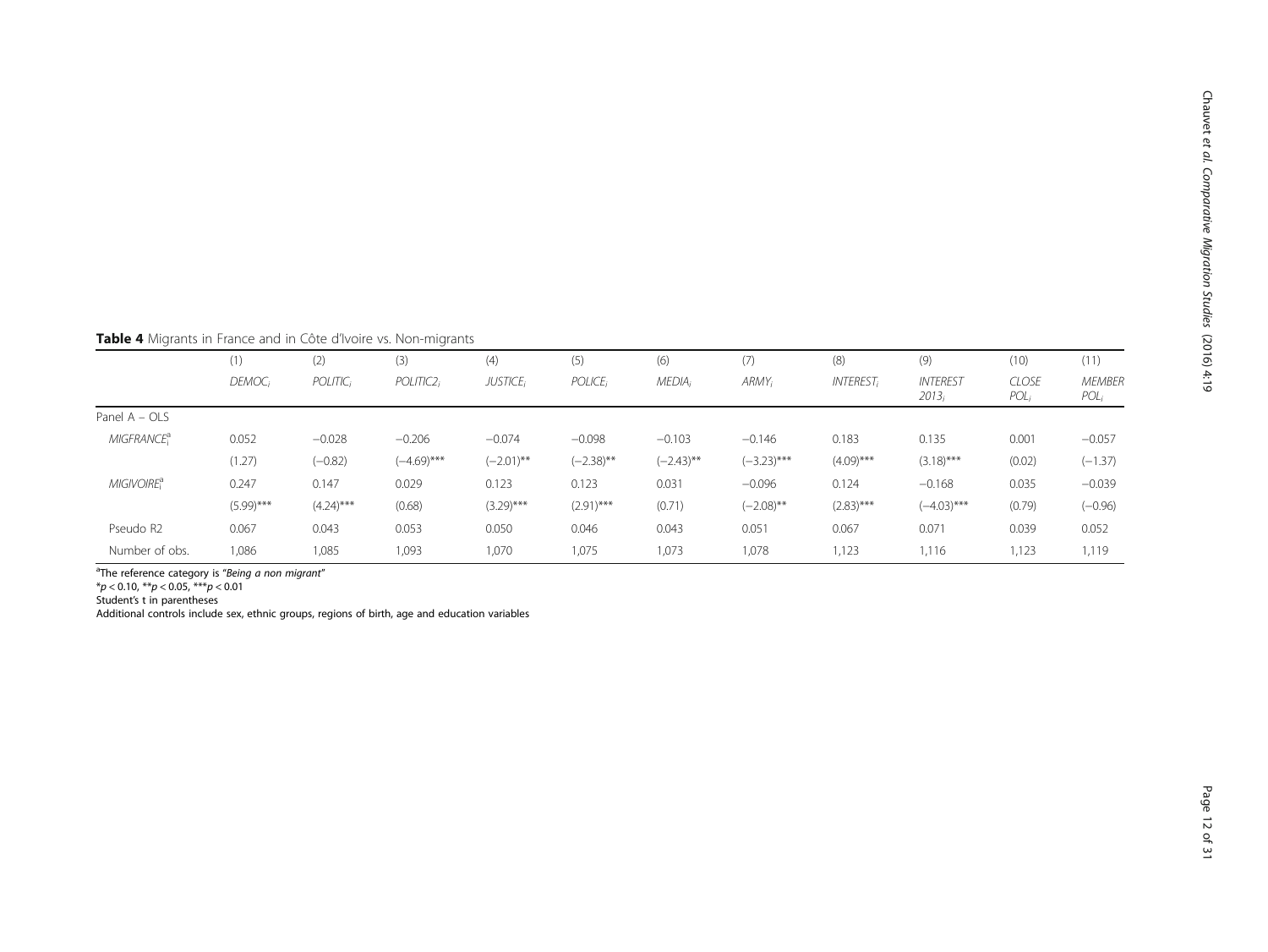experience is no more significant, except in columns (1) and (7). This suggests that respondents in Côte d'Ivoire tend to be more satisfied with the way democracy works in their home country than their non-migrant counterparts (col.  $(1)$ ), while at the same time distrusting more the army (col. (7)). This last finding is the only one that is common to migrants in France and migrants in Côte d'Ivoire. Most of the other results suggest that not every migration experience affects the political attitudes of migrants in significant ways. Last, columns (8) to (11) of Panel B suggest that migrants in Côte d'Ivoire are less interested and less involved in Malian politics than their non-migrant counterparts. Overall, our findings for migrants in France and Côte d'Ivoire are very much in line with those of other papers (see, among others, Batista & Vicente, [2011](#page-29-0); Careja & Emmenegger, [2012\)](#page-29-0). As for us, but using behavioral data collected in the migrant home country, namely Cape Verde, Batista and Vicente find that political attitudes are transferred by current and return migrants to residents in the home country with an intensity that depends on the countries of migrant destination. More precisely, they find that only emigrants to the US seem to have a sizable and significant impact on the desire for better governance. By contrast, the effects of emigrants to Portugal are not statistically significant.

Finally, the results relating to the control variables are displayed in Tables A2 and A3 in [Appendix.](#page-21-0) Table A2 provides the 2SLS estimates obtained on the sample composed of migrants in France and non-migrants, while Table A3 provides the 2SLS estimates obtained on the sample composed of migrants in Côte d'Ivoire and non-migrants. Overall, the results suggest that male respondents are more interested in Malian politics and have higher levels of trust in Malian institutions than their female counterparts. But the coefficient is only significant in one out of 11 regressions in Table A2 and in two out of 11 regressions in Table A3. In both models, education is found to be positively correlated with individuals' interest in politics: educated individuals are indeed more likely to declare being close to or member of a Malian political party than individuals with no education. With regards to their perceptions of Malian institutions, by contrast, highly educated individuals do not significantly differ in terms of trust, except for the army that they distrust much more than their non-educated counterparts. No clear pattern emerges from the other control variables. Age and ethnicity in particular tend to have no effect on our outcome variables (with a few exceptions), whereas people coming from some regions (Kayes particularly) seem to have different degree of trust in the Malian institutions than the natives of Bamako (the reference category).

Finally, Table [4](#page-11-0) displays the results of the regressions of the same set of outcome variables on two dummy variables for whether the respondent is a migrant in France or in Côte d'Ivoire using non-migrants as the comparison group. This last table is meant to go further in the understanding of the way the political and institutional context prevailing in the host country affects migrants' perceptions and interest in domestic politics. Because of a weak instrument problem, only OLS results are shown, which points to a need for caution in interpreting them. Overall, the results of Table [4](#page-11-0) are in line with those of Tables [2](#page-9-0) and [3](#page-10-0). Migrants in France are found to be much more distrustful towards Malian institutions - especially regarding justice and police - than their Ivoirian and non-migrant counterparts and much more interested in Malian politics.

The above results suggest that migrant voters have different political attitudes and perceptions than their non-migrant counterparts, and that the differences depend on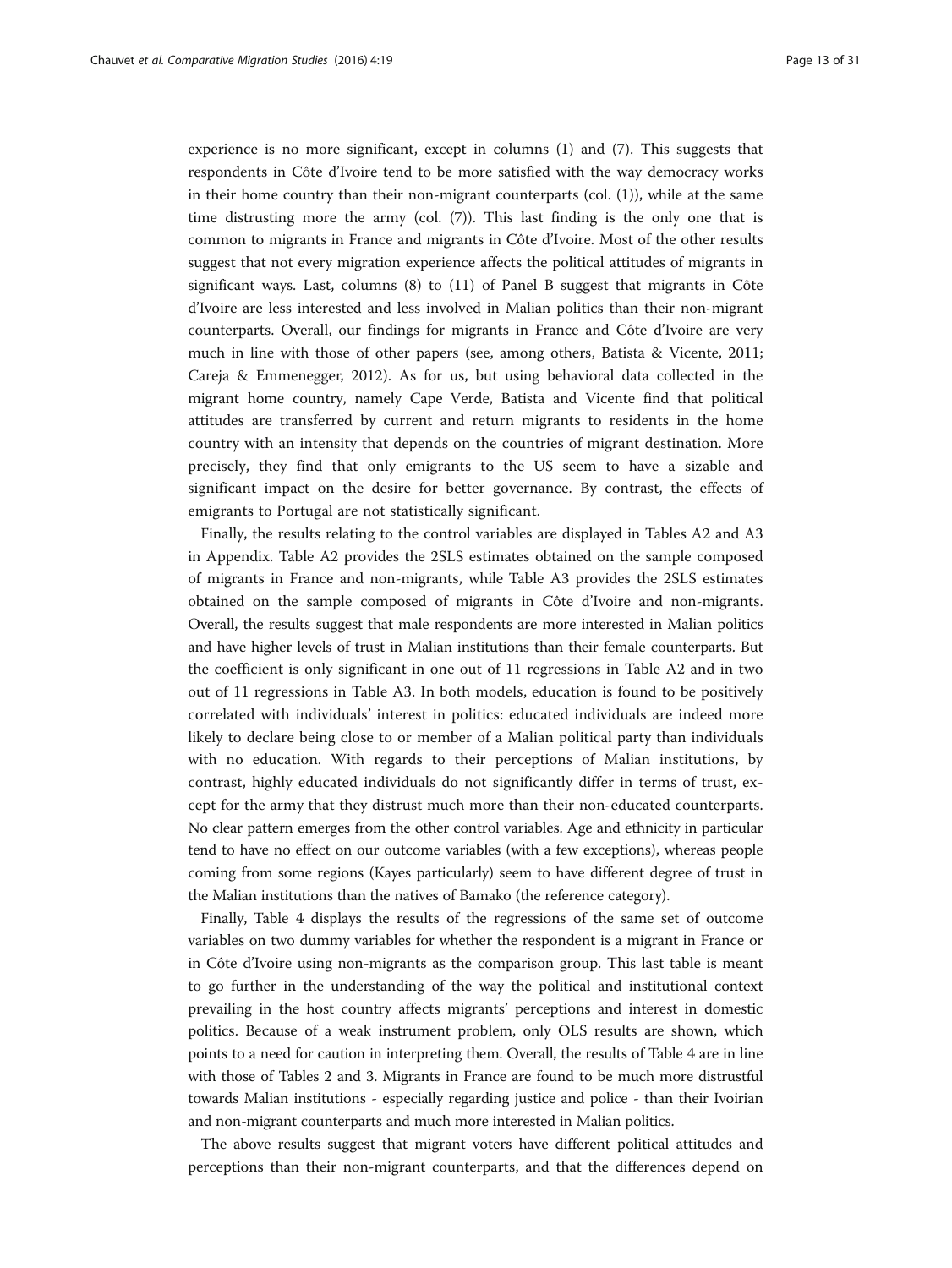the country they reside in. This suggests in turn that the institutional characteristics of the country of destination matter.

As suggested by Levitt [\(1998](#page-30-0)), changes in individual political attitudes and perceptions also depend on the capacity and willingness of the migrants themselves to learn and adopt the values and norms of their host country. The degree to which their initial beliefs and ideas are altered is a function of their interaction with the host country's population which is likely to vary depending on their socio-economic characteristics and the cultural distance between them and the host society.<sup>17</sup> Another channel through which migration might induce changes in political beliefs relates to the economic improvement it brings to migrants. Indeed, when individuals increase their personal economic resources in migration, they may be tempted to adopt the values and ideas of the country that they perceived as being the source of this expansion.

In order to see whether our data meet these assumptions, we compute simple descriptive statistics to see whether and to what extent migrants' appetite for democracy and skepticism towards their home country institutions vary according to some of their characteristics and the intensity of their interactions with the host society. As an indicator of socialization with the host country, we use migrants' host country media consumption as the latter is expected to trigger the adoption of new values and ideas. We also use a dummy variable for whether the migrant is a member of a trade union in the host country. Being a union member suggests indeed that the migrant has assimilated, that he is "politically incorporated" and that he has learnt the skills and commitments of democratic citizenship. Turning to the migrants' individual characteristics, we first use their level of education as a *proxy* for both their income level and their capacity and/or willingness to absorb news norms. Highly-educated migrants are expected to better integrate in their new environment as it is easier for them to find a job. Moreover, the kind of job they get is likely to make them more exposed to the cultural norms of their host country. Education is also likely to affect the composition of their network which may comprise relatively more educated non-migrant individuals than in the case of less-educated migrants. Finally, we characterize the place of residence of migrants to approximate to what extent they live in ethnic clusters or not. More precisely, for Malian migrants living in France – there is no equivalent in Côte d'Ivoire – we account for whether the individuals live in a 'foyer'. Almost one-fourth of our sample of migrants in France is concerned. 'Foyers' are residences in which migrants can rent a room (subsidized by the State) and share the facilities. This type of infrastructure is meant to help isolated migrants settle when they arrive in France. While it was meant as a temporary solution, the difficulty to find an alternative has sometimes led migrants to live in 'foyers' for many years. Most of the time, 'foyers' gather migrants from the same origin country. It provides an information on how isolated the migrants are – most of the time 'foyers' are meant for single men, without their family – but also on how apart from the host population the migrants live.

Tables [5](#page-14-0) and [6](#page-16-0) provide, for each of our 11 measures of political attitudes and perceptions, its average value according to whether migrants in France (Table [5](#page-14-0)) and Côte d'Ivoire (Table [6\)](#page-16-0) get informed on French (respectively Ivoirian) political affairs by watching TV, reading newspapers, or listening to the radio; have tertiary education; are member of a union; and live in a foyer (for the French sample only).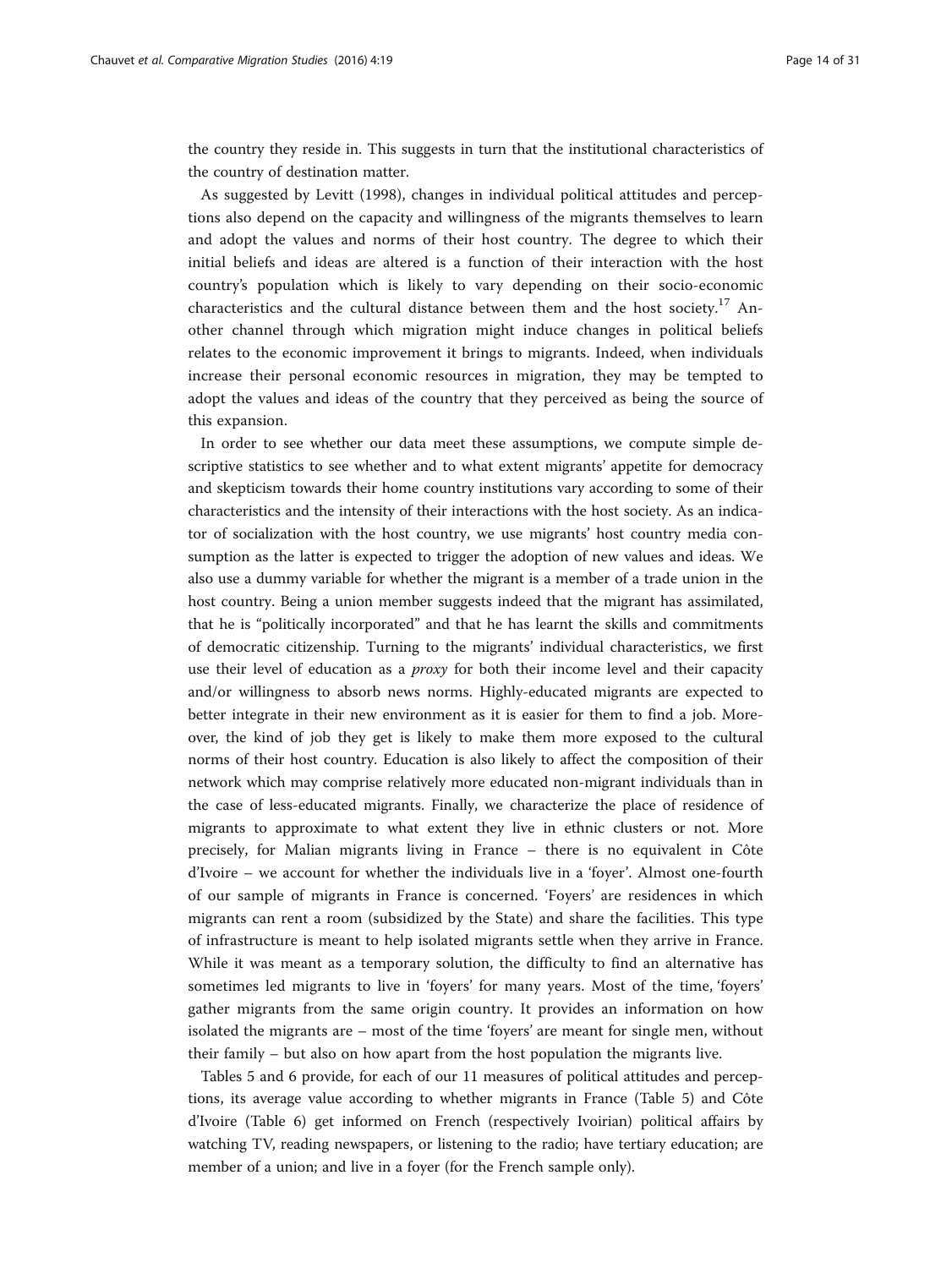|                        |              | Migrants in France                             |                                                   |                            |                               |                 |                       |                     |                             |
|------------------------|--------------|------------------------------------------------|---------------------------------------------------|----------------------------|-------------------------------|-----------------|-----------------------|---------------------|-----------------------------|
|                        | Non migrants | With access to<br>media in France <sup>a</sup> | Without access to<br>media in France <sup>b</sup> | With tertiary<br>education | Without tertiary<br>education | Union<br>member | Not a union<br>member | Lives in<br>"foyer" | Does not live in<br>"foyer" |
| High level of trust in |              |                                                |                                                   |                            |                               |                 |                       |                     |                             |
| Malian democracy       | 0.21         | 0.22                                           | 0.31                                              | 0.06                       | 0.28                          | 0.25            | 0.24                  | 0.23                | 0.25                        |
|                        | (0.41)       | (0.42)                                         | (0.47)                                            | (0.25)                     | (0.45)                        | (0.44)          | (0.43)                | (0.43)              | (0.43)                      |
| Malian politicians     | 0.13         | 0.10                                           | 0.19                                              | 0.03                       | 0.14                          | 0.14            | 0.11                  | 0.21                | 0.10                        |
| (before the coup)      | (0.33)       | (0.30)                                         | (0.39)                                            | (0.18)                     | (0.35)                        | (0.35)          | (0.31)                | (0.41)              | (0.30)                      |
| Malian politicians     | 0.34         | 0.16                                           | 0.13                                              | 0.10                       | 0.16                          | 0.12            | 0.17                  | 0.10                | 0.16                        |
| (after the coup)       | (0.48)       | (0.37)                                         | (0.34)                                            | (0.31)                     | (0.37)                        | (0.33)          | (0.38)                | (0.31)              | (0.37)                      |
| Malian Justice         | 0.17         | 0.05                                           | 0.24                                              | 0.00                       | 0.12                          | 0.09            | 0.11                  | 0.15                | 0.09                        |
|                        | (0.38)       | (0.22)                                         | (0.43)                                            | (0.00)                     | (0.33)                        | (0.29)          | (0.32)                | (0.37)              | (0.29)                      |
| Malian police          | 0.27         | 0.14                                           | 0.21                                              | 0.09                       | 0.17                          | 0.08            | 0.21                  | 0.16                | 0.15                        |
|                        | (0.45)       | (0.34)                                         | (0.41)                                            | (0.30)                     | (0.37)                        | (0.27)          | (0.41)                | (0.37)              | (0.36)                      |
| Malian media           | 0.31         | 0.20                                           | 0.28                                              | 0.06                       | 0.25                          | 0.16            | 0.27                  | 0.26                | 0.21                        |
|                        | (0.46)       | (0.40)                                         | (0.45)                                            | (0.25)                     | (0.44)                        | (0.37)          | (0.45)                | (0.45)              | (0.41)                      |
| Malian army            | 0.43         | 0.23                                           | 0.35                                              | 0.26                       | 0.26                          | 0.18            | 0.32                  | 0.36                | 0.24                        |
|                        | (0.50)       | (0.42)                                         | (0.48)                                            | (0.44)                     | (0.44)                        | (0.38)          | (0.47)                | (0.49)              | (0.43)                      |
| High interest in       |              |                                                |                                                   |                            |                               |                 |                       |                     |                             |
| Malian politics        | 0.36         | 0.54                                           | 0.61                                              | 0.63                       | 0.54                          | 0.62            | 0.51                  | 0.59                | 0.55                        |
|                        | (0.48)       | (0.50)                                         | (0.49)                                            | (0.49)                     | (0.50)                        | (0.49)          | (0.50)                | (0.50)              | (0.50)                      |
| Malian 2013 election   | 0.72         | 0.78                                           | 0.86                                              | 0.84                       | 0.79                          | 0.81            | 0.80                  | 0.82                | 0.80                        |
|                        | (0.45)       | (0.41)                                         | (0.35)                                            | (0.37)                     | (0.41)                        | (0.39)          | (0.40)                | (0.39)              | (0.40)                      |

# <span id="page-14-0"></span>Table 5 Characteristics of migrants in France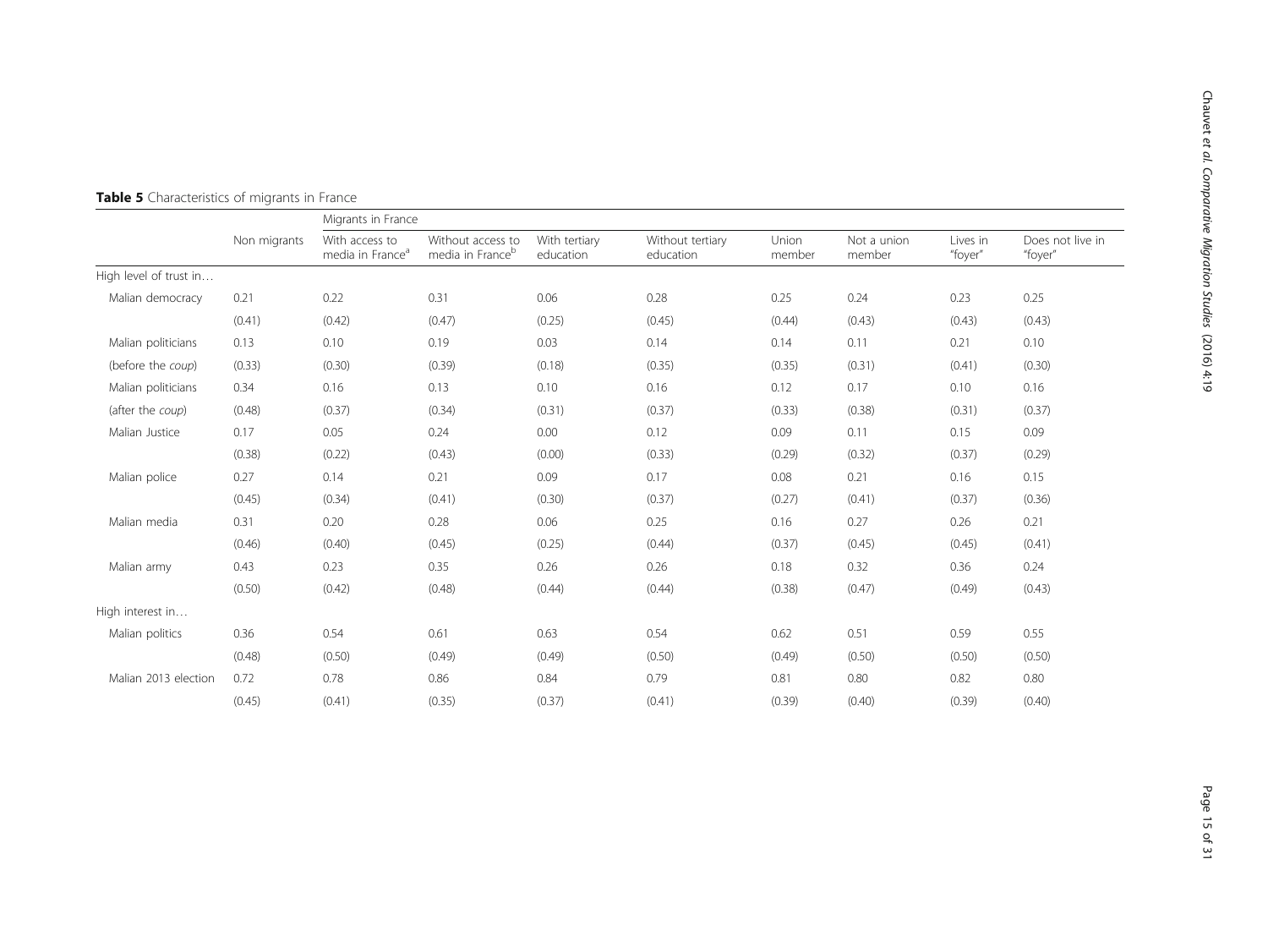Table 5 Characteristics of migrants in France (Continued)

| Close to a political party | 0.59   | 0.53   | 0.63   | 0.69   | 0.53   | 0.54   | 0.57   | 0.51   | 0.57   |
|----------------------------|--------|--------|--------|--------|--------|--------|--------|--------|--------|
|                            | (0.49) | (0.50) | (0.49) | (0.47) | (0.50) | (0.50) | (0.50) | (0.51) | (0.50) |
| Mb. of a political party   | 0.33   | 0.27   | 0.29   | 0.45   | 0.24   | 0.27   | 0.28   | 0.15   | 0.30   |
|                            | (0.47) | (0.44) | (0.46) | (0.51) | (0.43) | (0.44) | (0.45) | (0.37) | (0.46) |
| Number of observations 658 |        | 139    | 49     | 32     | 156    | 79     | 109    | 39     | 149    |

Standard deviations in parentheses

<sup>a</sup>Migrants who watch TV and/or read newspapers and/or listen to the radio or other media to get informed about French political affairs

b Migrants who do not "consume" any medium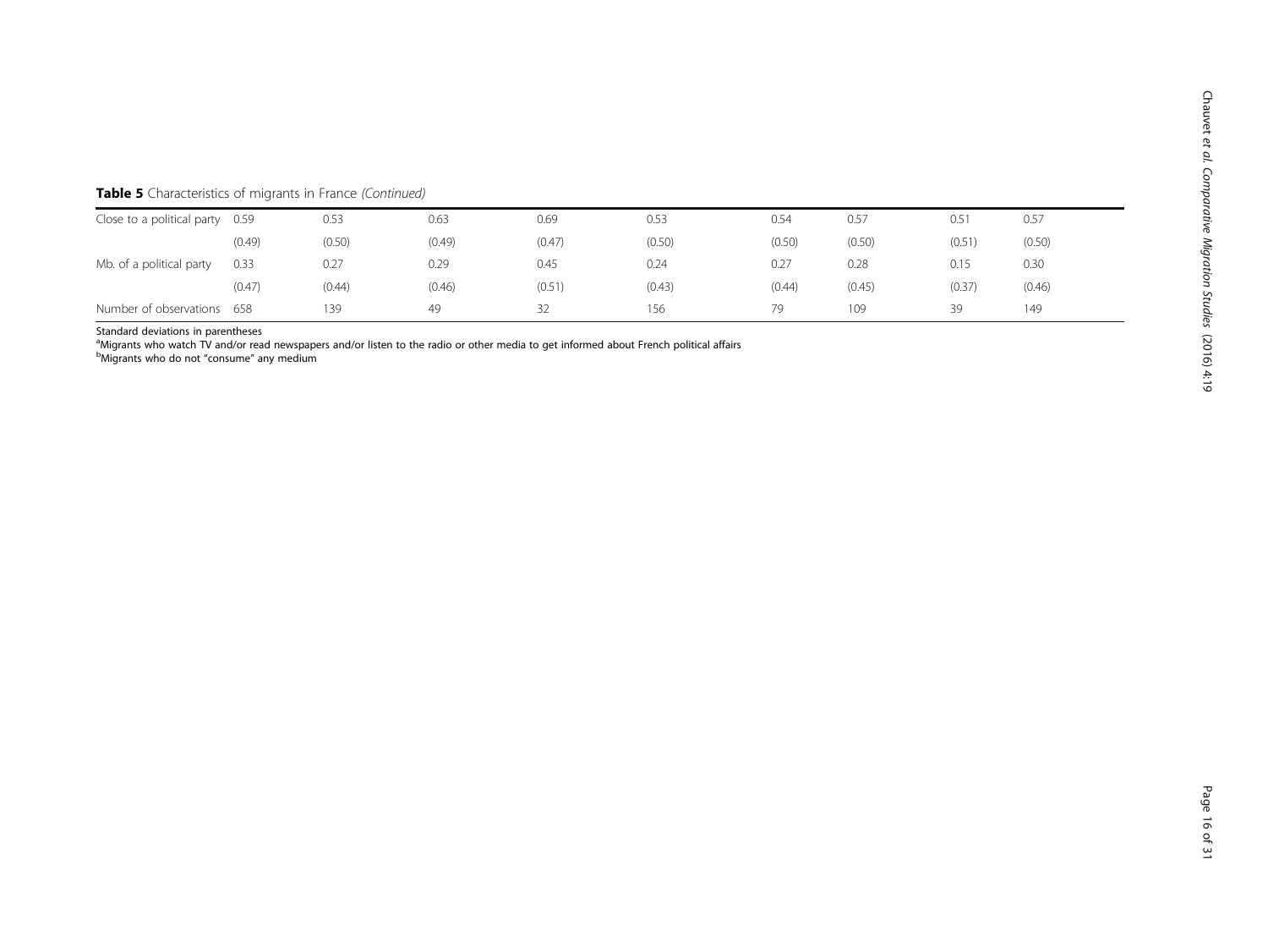|                        |              | Migrants in Côte d'Ivoire                             |                                                          |                         |                            |              |                    |
|------------------------|--------------|-------------------------------------------------------|----------------------------------------------------------|-------------------------|----------------------------|--------------|--------------------|
|                        | Non migrants | With access to media in<br>Côte d'Ivoire <sup>a</sup> | Without access to media<br>in Côte d'Ivoire <sup>b</sup> | With tertiary education | Without tertiary education | Union member | Not a union member |
| High level of trust in |              |                                                       |                                                          |                         |                            |              |                    |
| Malian democracy       | 0.21         | 0.45                                                  | 0.41                                                     | 0.40                    | 0.43                       | 0.25         | 0.44               |
|                        | (0.41)       | (0.50)                                                | (0.49)                                                   | (0.51)                  | (0.50)                     | (0.45)       | (0.50)             |
| Malian politicians     | 0.13         | 0.29                                                  | 0.27                                                     | 0.00                    | 0.30                       | 0.08         | 0.29               |
| (before the coup)      | (0.33)       | (0.46)                                                | (0.45)                                                   | (0.00)                  | (0.46)                     | (0.29)       | (0.46)             |
| Malian politicians     | 0.34         | 0.34                                                  | 0.40                                                     | 0.33                    | 0.37                       | 0.17         | 0.39               |
| (after the coup)       | (0.48)       | (0.48)                                                | (0.49)                                                   | (0.49)                  | (0.49)                     | (0.39)       | (0.49)             |
| Malian Justice         | 0.17         | 0.34                                                  | 0.28                                                     | 0.07                    | 0.33                       | 0.09         | 0.32               |
|                        | (0.38)       | (0.47)                                                | (0.45)                                                   | (0.26)                  | (0.47)                     | (0.30)       | (0.47)             |
| Malian police          | 0.27         | 0.36                                                  | 0.32                                                     | 0.13                    | 0.36                       | 0.27         | 0.35               |
|                        | (0.45)       | (0.48)                                                | (0.47)                                                   | (0.35)                  | (0.48)                     | (0.47)       | (0.48)             |
| Malian media           | 0.31         | 0.29                                                  | 0.28                                                     | 0.13                    | 0.29                       | 0.09         | 0.30               |
|                        | (0.46)       | (0.46)                                                | (0.45)                                                   | (0.35)                  | (0.46)                     | (0.30)       | (0.46)             |
| Malian army            | 0.43         | 0.33                                                  | 0.33                                                     | 0.07                    | 0.35                       | 0.18         | 0.34               |
|                        | (0.50)       | (0.47)                                                | (0.47)                                                   | (0.26)                  | (0.48)                     | (0.40)       | (0.47)             |
| High interest in       |              |                                                       |                                                          |                         |                            |              |                    |
| Malian politics        | 0.36         | 0.38                                                  | 0.52                                                     | 0.67                    | 0.43                       | 0.75         | 0.44               |
|                        | (0.48)       | (0.49)                                                | (0.50)                                                   | (0.49)                  | (0.50)                     | (0.45)       | (0.50)             |
| Malian 2013 election   | 0.72         | 0.53                                                  | 0.58                                                     | 0.93                    | 0.53                       | 0.75         | 0.55               |
|                        | (0.45)       | (0.50)                                                | (0.50)                                                   | (0.26)                  | (0.50)                     | (0.45)       | (0.50)             |

# <span id="page-16-0"></span>Table 6 Characteristics of migrants in Côte d'Ivoire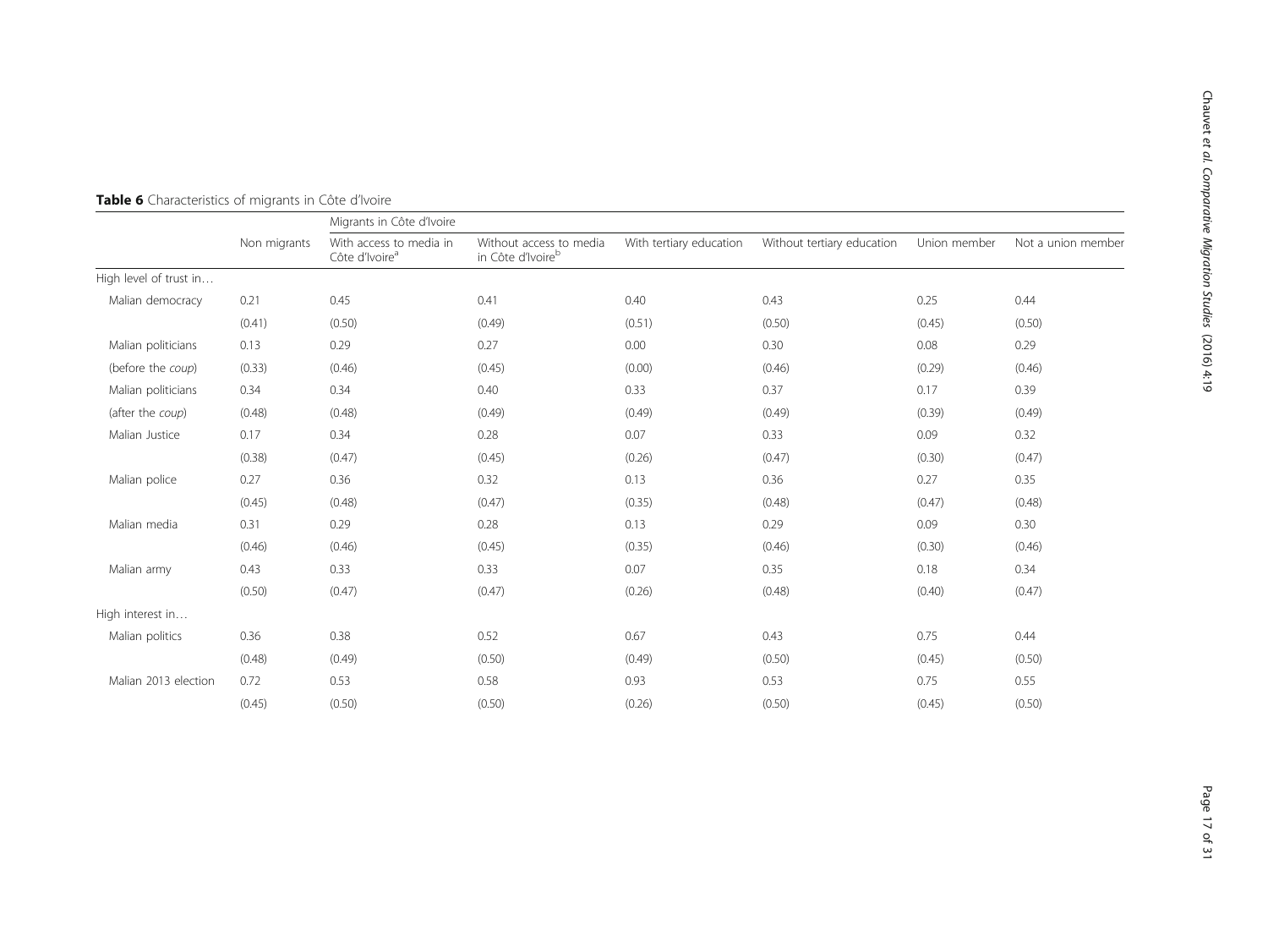| et al. Comparative Migration Studies (2016) 4:19 |
|--------------------------------------------------|
|                                                  |
|                                                  |
|                                                  |

Chauvet

## Table 6 Characteristics of migrants in Côte d'Ivoire (Continued)

Mb. of a political party 0.33 0.22 0.21 0.40 0.20 0.50 0.20 (0.47) (0.41) (0.41) (0.51) (0.40) (0.52) (0.40) Number of observations 658 111 114 114 15 15 210 12 12 213

Close to a political party 0.59 0.53 0.63 0.63 0.93 0.56 0.56 0.75 0.75 0.57 0.57

(0.49) (0.50) (0.48) (0.26) (0.50) (0.45) (0.50)

Standard deviations in parentheses

<sup>a</sup>Migrants who watch TV and/or read newspapers and/or listen to the radio or other media to get informed about Ivoirian political affairs

b Migrants who do not "consume" any medium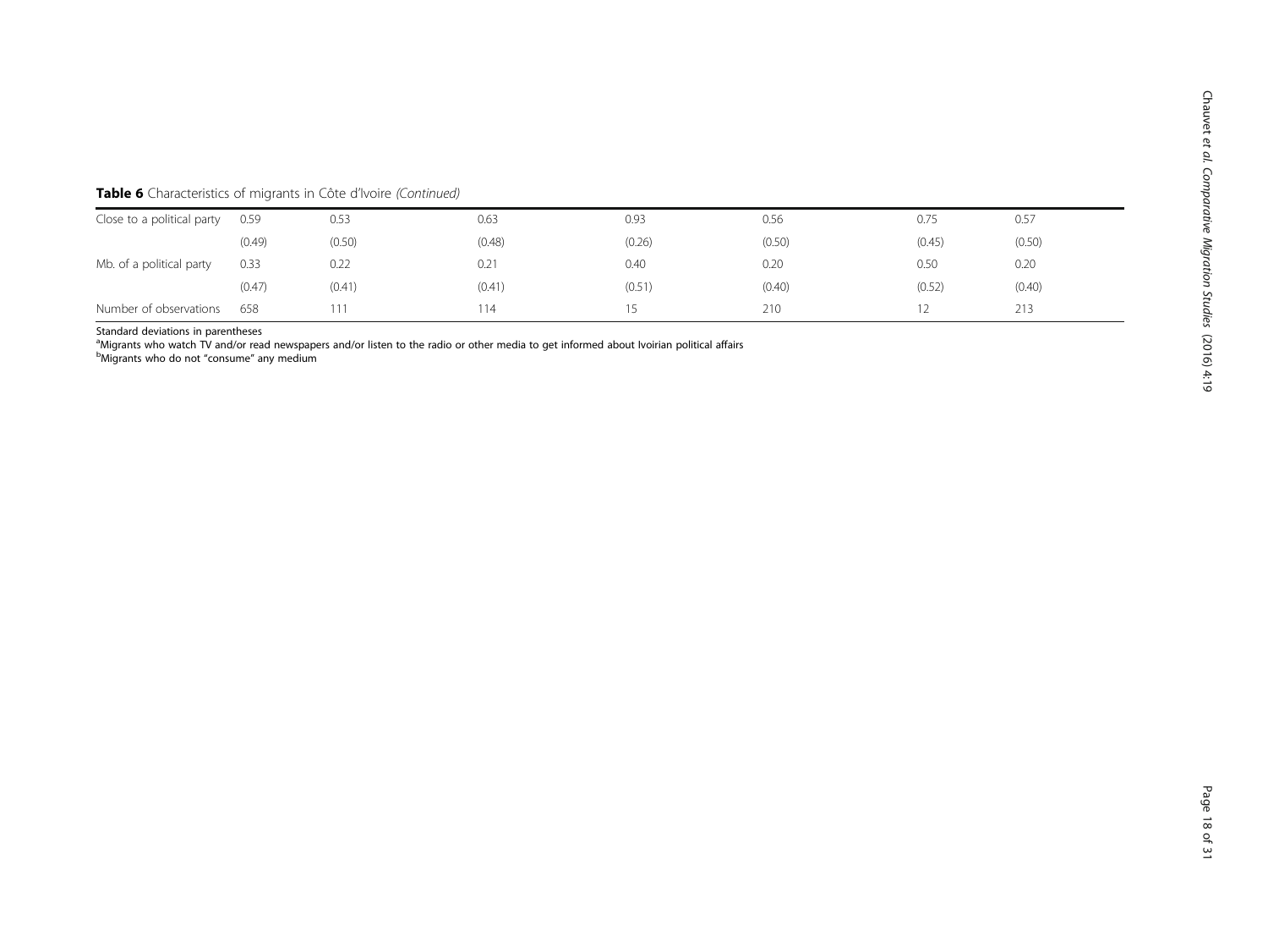Interestingly enough, Table [5](#page-14-0) first shows that 74 % (139 out of 188) of the migrants interviewed in France "use" French media to get informed about politics in France. Being exposed to French media is correlated to a stronger interest in French political affairs together with a higher level of skepticism towards Malian institutions and politicians and a lower interest in Malian politics, as shown by the differences in the means of our variables of interest between the two sub-samples of migrants in France. The same comparison between highly-educated migrants and less or no educated ones shows a much higher skepticism towards Malian institutions in the former group than in the latter one. As an illustration, only 6 % of the highly-educated migrants trust Malian democracy, as compared to 28 % of the migrants with lower level of education. Being highly-educated is also found to be associated with having a higher interest in Malian politics, as well as a higher propensity to be close to, or a member of, a Malian political party. The third proxy that we use to capture migrants' level of interaction with their host society is whether they are involved in some kind of activism through membership to a union. Again, being a unionist is found to be associated with higher skepticism towards Malian institutions.

The last dimension that we examine relates to the living conditions of Malians in France. As expected, Malian migrants who do not live in a 'foyer' and are likely to have more contact with the host society tend to be more distrustful towards Malian institutions (especially justice and the army) and politicians than their counterparts living in 'foyer'.

In Table [6](#page-16-0), we present similar descriptive statistics for Malian migrants living in Côte d'Ivoire. Contrary to what is observed with migrants in France, getting informed on Ivoirian political affairs via Ivoirian media does not make much of a difference in terms of trust or distrust towards Malian institutions. This probably relates to the low quality and low reliability of Ivoirian media especially since the start of the Ivoirian political crisis. As a result, Ivoirian media do not really contribute to enhance migrants' free will and critical sense. By contrast, being highly-educated is, as for the French sample, found to be key in illustrating how the assimilation of individuals to their new environment may transform into the adoption of new political references. While Malian migrants living in Côte d'Ivoire are found to be on average less skeptical towards Malian institutions than their non-migrants counterparts, Table [6](#page-16-0) shows that this is not true for the highly-educated ones whose perception of Malian institutions is on average much more critical. Highly-educated Malian migrants living in Côte d'Ivoire are also more interested in politics and more likely to be close to and member of a political party. The same holds true for unionists.

Overall, the results of Tables [5](#page-14-0) and [6](#page-16-0) thus provide suggestive evidence that depending on their personal attributes and living conditions, migrants are more or less likely to actively adopt new norms while in migration. They underline that migration per se is not enough to change opinions and behaviors. The degree of interaction and assimilation in the host society is critical for this adoption of norms to occur.

### Conclusion

In this article, we examine whether migration experience provides an opportunity for Malian migrants to learn and adopt new political values and norms, and whether this translates into different attitudes towards domestic politics and institutions. We use an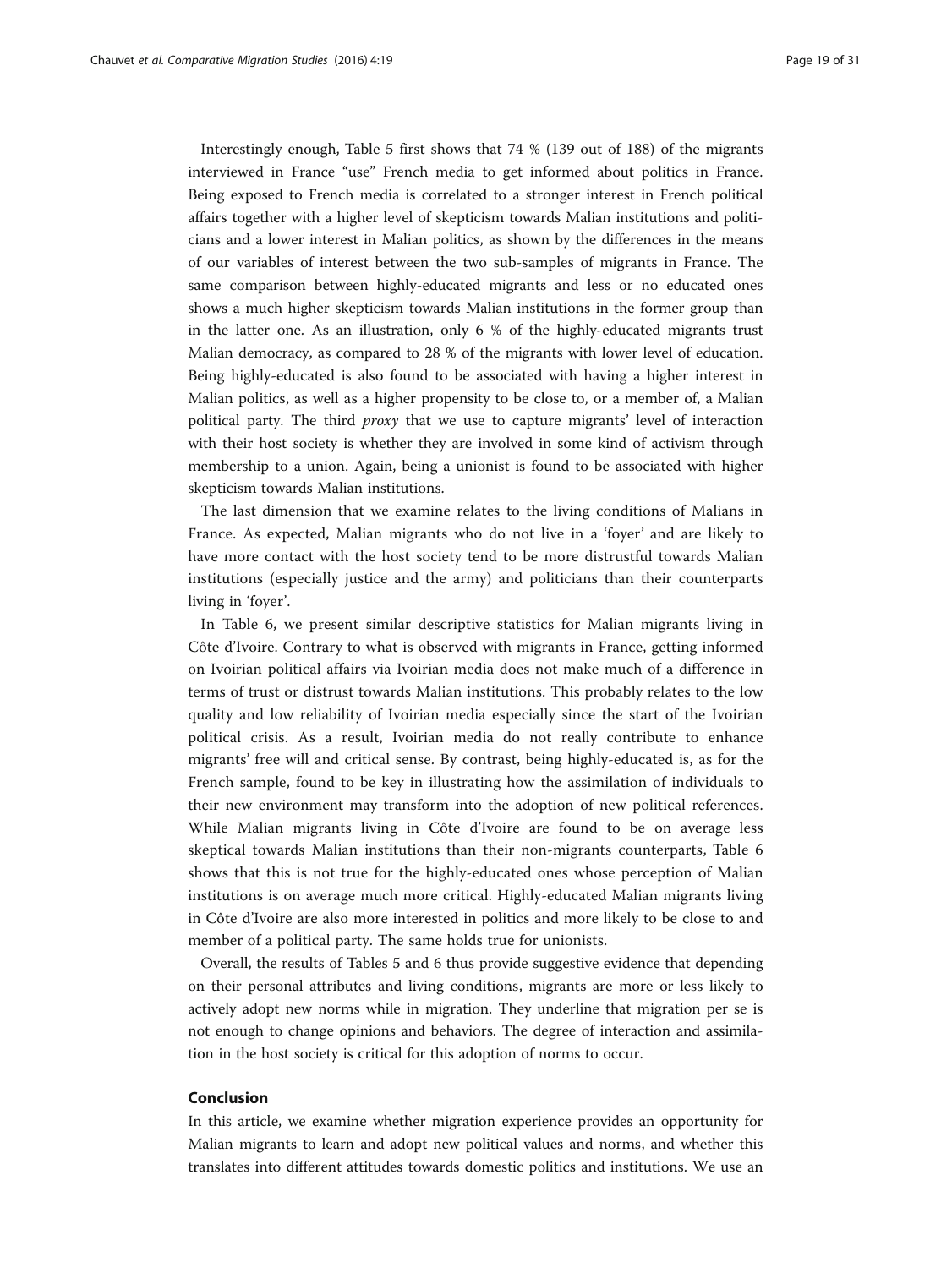original multi-sited exit-poll survey which was conducted during the Malian 2013 presidential election in Mali, France, and Côte d'Ivoire to investigate whether Malian migrants have different perceptions and political behavior than their non-migrant counterparts. By distinguishing between Malian migrants living in France and Côte d'Ivoire, we provide evidence that non only migrants have different perceptions of Malian democratic institutions than non-migrants, but also that the institutional context of the host country matters for the adoption of political norms.

However, it is necessary to specify that our findings may overestimate the impact of migration on political opinions and attitudes as our empirical study has been conducted on a sample of voting migrants. They are probably more interested in politics than those who did not go to vote. Finally, this paper does not exactly investigate how powerful a mechanism migration is in the transmission of political norms but it suggests that migration drives such a kind or social remittances by showing that migrants' political opinions are impacted by the institutional context of their host countries.

## Endnotes

<sup>1</sup>Migration is defined as having lived outside Mali more than six months.

 $2$ Three-fourths of the Malians living abroad live in Africa. Around 40 % of Malian migrants live in Côte d'Ivoire (Chauvet et al., [2013\)](#page-29-0).

<sup>3</sup>At least by the international community.

 ${}^{4}$ For more detail on this event, see Thurston ([2013\)](#page-30-0), Wing (2013) or Whitehouse ([2012\)](#page-30-0).

5 France's Polity IV score was +9 in 2014 while that of Côte d'Ivoire was +4 the same year. Mali had a score of +7 until 2012 which has fallen to +4 since then. According to the Centre for Systematic Peace in charge of the Polity IV Project, the Polity scores can be converted into three regime categories : "autocracies" (−10 to −6), "anocracies" (−5 to +5) and "democracies" (+6 to +10). (cf. [http://www.systemicpeace.org/polity/polity4.htm\)](http://www.systemicpeace.org/polity/polity4.htm)

<sup>6</sup>Actually, other channels like an income effect induced by financial remittances may come into play and interfere with the transfer of political norms.

<sup>7</sup>This election happened more than one year after the *coup d'état* and six months after the establishment of a transitional government.

<sup>8</sup>The city of Bagnolet hosts the Malian consulate.

<sup>9</sup>All the surveys were designed and supervised by the authors of the paper. For each survey, about ten investigators were involved. The field work were conducted in France by the authors of the paper and Jean-Philippe Dedieu, in Côte d'Ivoire by Marion Mercier and Anda David and in Mali by Arouna Sougane.

 $10$ These figures correspond to the number of fully-completed questionnaires, out of a total of 1,333 interviews. 107 returnees were additionally excluded from our analyses. Comparing current and past migrants' political attitudes as is done in Batista and Vicente [\(2011](#page-29-0)) would have been of great interest here, but the number of returnees from France and Côte d'Ivoire in our final sample was much too small (respectively 7 and 51) to get any significant and reliable results. We thus decided to drop them.

 $11$ Age is a categorical variable which distinguishes between the following age groups: 18–25, 25–35, 35–45, 45–60, 60–75, and 75 and more. We computed seven dummy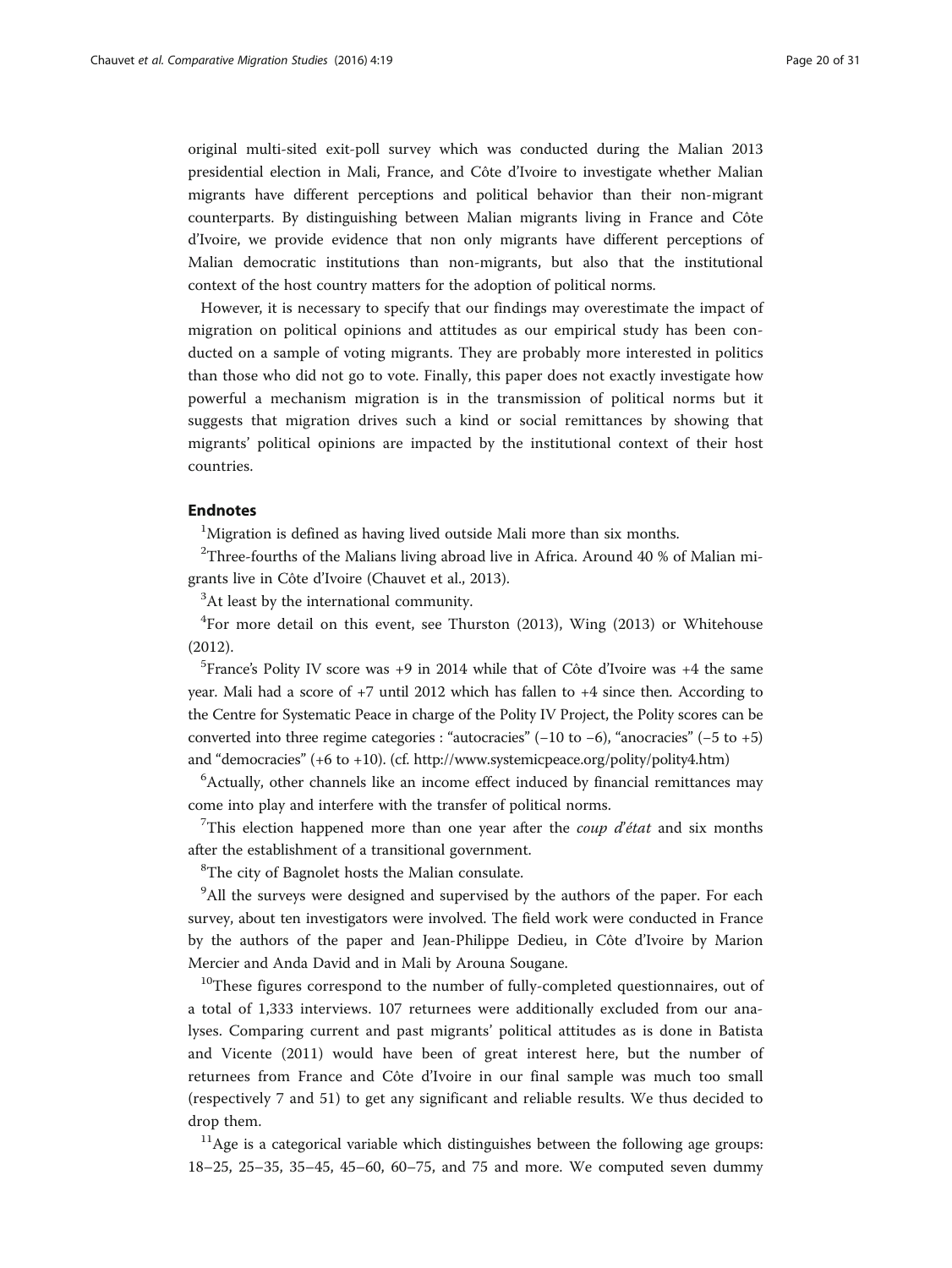variables relating to ethnic groups. The education variables were constructed using information on the highest class achieved. We distinguish between primary, secondary, and tertiary education. In other regressions not shown here, we also included five dummy variables respectively equal to one if the migrant belongs to the village headman's family, the village's founding family, the land chief's family, religious leader's family or a marabout's family, but their overall contribution was not significantly different from 0, so we opted for a more parsimonious set of regressors.

12Source: World Bank [\(2015\)](#page-30-0).

 $13$ Non linear probit and IV probit models gave very similar results that are available upon request.

<sup>14</sup>The first-step tests (under- and weak-identification) suggests indeed that our instruments are too weak"to be trustworthy when MIGFRANCE and MIGIVOIRE are introduced simultaneously.

 $15$ The statistics provided in Table A1 also reveal how selected our sample of voters is. As an illustration, two thirds of the sampled (non-migrant) voters are men even though women and men were equally represented among voters at the last presidential elections. This can be partly explained by higher refusal rates among female voters who were asked to participate to our survey than among male voters. In a similar vein, the share of highly educated individuals in our sample of non-migrants is found to be much higher than the one observed in the general population. Part of this discrepancy certainly results from the over-representation of highly-educated individuals among voters. But a bias in favor of the highly-educated may also be present in our sample.

<sup>16</sup>Results of the first-stage equations are displayed in columns (1) and (2) of Table A4 in the Appendix. Being a migrant in France is found to be positively correlated with favorable macro conditions in France at the time of migration. Similarly, being a migrant in Côte d'Ivoire is found to be negatively correlated with the level of insecurity prevailing in Abidjan at the time of migration. Both migration variables are alsonegatively correlated with being the household head. Tests on the validity of the instruments (Sargan test, under-identification test and weak identification test) are not rejected, which suggests that our instruments are satisfactory.

 $17$ Using field work data collected in the city of Boston among Dominican migrants, Levitt identifies three broad patterns of interaction, which result in differentiated degree of attitudes alteration and of social remittance evolution. At one extreme are recipient observers, defined as individuals who mostly interact with their country fellows and take in new ideas and practices only by observing the world around them, reading the papers, and watching television. Given the limited interactions of the migrants with the host society, their norms and practices are therefore mainly unaltered. At the other extreme are *purposeful innovators*, defined as individuals who actively seek out new ideas, attitudes, and experiences. The migrants combine their original norms and values with those acquired in their host countries, leading through a cross-pollination to hybrid social norms (Levitt, [1998](#page-30-0)). Instrumental adapters stand in-between, and are defined as individuals who pragmatically acquire new skills and readjust their reference frame to better adapt to their new environment. Their original beliefs and values are unaltered by their migration experience, but they acquire new norms that they "[add] to their cultural repertoire" (Levitt, [1998:](#page-30-0) 932).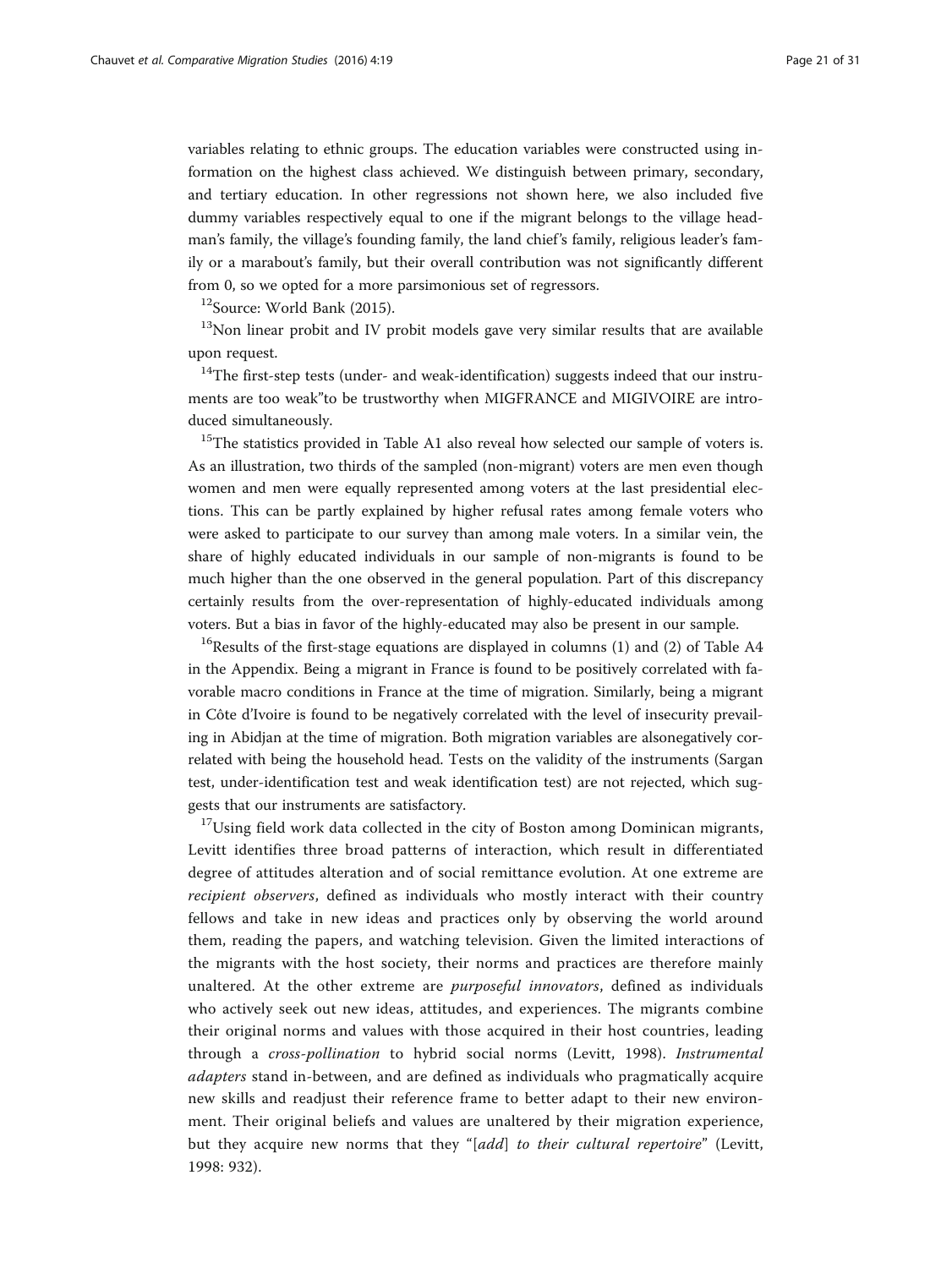# <span id="page-21-0"></span>Appendix

Table 7 Respondents' main socio-economic characteristics

| 0.66<br>0.84<br>0.87<br>(0.47)<br>(0.37)<br>(0.34)<br>Age category<br>0.27<br>0.03<br>0.09<br>$[18 - 25]$<br>(0.44)<br>(0.18)<br>(0.29)<br>0.36<br>0.21<br>0.32<br>$[25 - 35]$<br>(0.48)<br>(0.41)<br>(0.47)<br>0.19<br>0.39<br>0.28<br>$[35 - 45]$<br>(0.39)<br>(0.49)<br>(0.45)<br>0.23<br>$[45 - 60]$<br>0.12<br>0.28<br>(0.32)<br>(0.45)<br>(0.42)<br>0.05<br>0.09<br>0.07<br>$[60 - 75]$<br>(0.22)<br>(0.28)<br>(0.26) |      | Non migrants | Migrants in France | Migrants in Côte d'Ivoire | All    |
|-----------------------------------------------------------------------------------------------------------------------------------------------------------------------------------------------------------------------------------------------------------------------------------------------------------------------------------------------------------------------------------------------------------------------------|------|--------------|--------------------|---------------------------|--------|
|                                                                                                                                                                                                                                                                                                                                                                                                                             | Male |              |                    |                           | 0.71   |
|                                                                                                                                                                                                                                                                                                                                                                                                                             |      |              |                    |                           | (0.45) |
|                                                                                                                                                                                                                                                                                                                                                                                                                             |      |              |                    |                           |        |
|                                                                                                                                                                                                                                                                                                                                                                                                                             |      |              |                    |                           | 0.19   |
|                                                                                                                                                                                                                                                                                                                                                                                                                             |      |              |                    |                           | (0.39) |
|                                                                                                                                                                                                                                                                                                                                                                                                                             |      |              |                    |                           | 0.33   |
|                                                                                                                                                                                                                                                                                                                                                                                                                             |      |              |                    |                           | (0.47) |
|                                                                                                                                                                                                                                                                                                                                                                                                                             |      |              |                    |                           | 0.24   |
|                                                                                                                                                                                                                                                                                                                                                                                                                             |      |              |                    |                           | (0.43) |
|                                                                                                                                                                                                                                                                                                                                                                                                                             |      |              |                    |                           | 0.17   |
|                                                                                                                                                                                                                                                                                                                                                                                                                             |      |              |                    |                           | (0.37) |
|                                                                                                                                                                                                                                                                                                                                                                                                                             |      |              |                    |                           | 0.06   |
|                                                                                                                                                                                                                                                                                                                                                                                                                             |      |              |                    |                           | (0.24) |
| 75 or more<br>0.01<br>0.00<br>0.01                                                                                                                                                                                                                                                                                                                                                                                          |      |              |                    |                           | 0.01   |
| (0.07)<br>(0.12)<br>(0.07)                                                                                                                                                                                                                                                                                                                                                                                                  |      |              |                    |                           | (0.10) |
| Level of education                                                                                                                                                                                                                                                                                                                                                                                                          |      |              |                    |                           |        |
| None<br>0.19<br>0.33<br>0.56                                                                                                                                                                                                                                                                                                                                                                                                |      |              |                    |                           | 0.29   |
| (0.40)<br>(0.47)<br>(0.50)                                                                                                                                                                                                                                                                                                                                                                                                  |      |              |                    |                           | (0.46) |
| Primary<br>0.28<br>0.28<br>0.29                                                                                                                                                                                                                                                                                                                                                                                             |      |              |                    |                           | 0.28   |
| (0.45)<br>(0.46)<br>(0.45)                                                                                                                                                                                                                                                                                                                                                                                                  |      |              |                    |                           | (0.45) |
| Secondary<br>0.29<br>0.10<br>0.21                                                                                                                                                                                                                                                                                                                                                                                           |      |              |                    |                           | 0.23   |
| (0.45)<br>(0.41)<br>(0.30)                                                                                                                                                                                                                                                                                                                                                                                                  |      |              |                    |                           | (0.42) |
| Tertiary<br>0.24<br>0.17<br>0.07                                                                                                                                                                                                                                                                                                                                                                                            |      |              |                    |                           | 0.19   |
| (0.42)<br>(0.25)<br>(0.38)                                                                                                                                                                                                                                                                                                                                                                                                  |      |              |                    |                           | (0.39) |
| Region of birth                                                                                                                                                                                                                                                                                                                                                                                                             |      |              |                    |                           |        |
| Bamako<br>0.31<br>0.27<br>0.10                                                                                                                                                                                                                                                                                                                                                                                              |      |              |                    |                           | 0.26   |
| (0.46)<br>(0.44)<br>(0.30)                                                                                                                                                                                                                                                                                                                                                                                                  |      |              |                    |                           | (0.44) |
| 0.08<br>Kayes<br>0.41<br>0.54                                                                                                                                                                                                                                                                                                                                                                                               |      |              |                    |                           | 0.36   |
| (0.49)<br>(0.50)<br>(0.28)                                                                                                                                                                                                                                                                                                                                                                                                  |      |              |                    |                           | (0.48) |
| Koulikoro<br>0.08<br>0.05<br>0.20                                                                                                                                                                                                                                                                                                                                                                                           |      |              |                    |                           | 0.10   |
| (0.28)<br>(0.23)<br>(0.40)                                                                                                                                                                                                                                                                                                                                                                                                  |      |              |                    |                           | (0.30) |
| Sikasso<br>0.05<br>0.02<br>0.15                                                                                                                                                                                                                                                                                                                                                                                             |      |              |                    |                           | 0.07   |
| (0.22)<br>(0.13)<br>(0.36)                                                                                                                                                                                                                                                                                                                                                                                                  |      |              |                    |                           | (0.25) |
| 0.07<br>0.11<br>Segou<br>0.05                                                                                                                                                                                                                                                                                                                                                                                               |      |              |                    |                           | 0.07   |
| (0.25)<br>(0.23)<br>(0.31)                                                                                                                                                                                                                                                                                                                                                                                                  |      |              |                    |                           | (0.26) |
| 0.04<br>0.23<br>Mopti<br>0.01                                                                                                                                                                                                                                                                                                                                                                                               |      |              |                    |                           | 0.08   |
| (0.21)<br>(0.07)<br>(0.42)                                                                                                                                                                                                                                                                                                                                                                                                  |      |              |                    |                           | (0.27) |
| Gao/Mopti/Kidal<br>0.02<br>0.04<br>0.01                                                                                                                                                                                                                                                                                                                                                                                     |      |              |                    |                           | 0.02   |
| (0.20)<br>(0.13)<br>(0.10)                                                                                                                                                                                                                                                                                                                                                                                                  |      |              |                    |                           | (0.15) |
| Abroad<br>0.01<br>0.09<br>0.06                                                                                                                                                                                                                                                                                                                                                                                              |      |              |                    |                           | 0.04   |
| (0.29)<br>(0.12)<br>(0.24)                                                                                                                                                                                                                                                                                                                                                                                                  |      |              |                    |                           | (0.19) |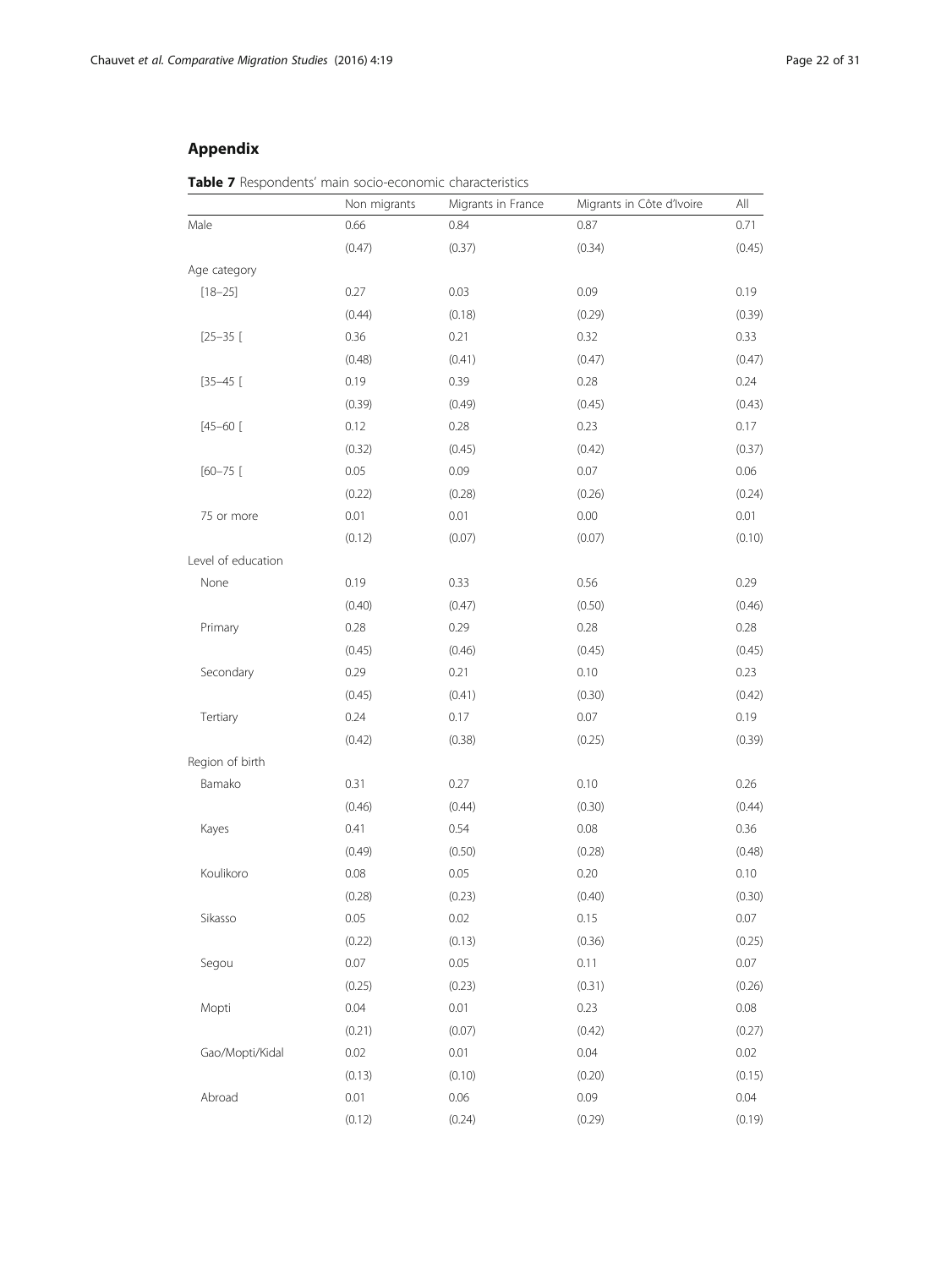| Ethnicity (Mother's tongue) |        |        |        |        |
|-----------------------------|--------|--------|--------|--------|
| Bambara                     | 0.54   | 0.37   | 0.33   | 0.46   |
|                             | (0.50) | (0.48) | (0.47) | (0.50) |
| Malinke                     | 0.18   | 0.03   | 0.13   | 0.14   |
|                             | (0.39) | (0.16) | (0.34) | (0.35) |
| Peul                        | 0.06   | 0.05   | 0.08   | 0.06   |
|                             | (0.24) | (0.21) | (0.27) | (0.25) |
| Sonraï/Djerma               | 0.04   | 0.01   | 0.02   | 0.03   |
|                             | (0.19) | (0.10) | (0.13) | (0.17) |
| Dogon                       | 0.03   | 0.01   | 0.19   | 0.06   |
|                             | (0.16) | (0.07) | (0.39) | (0.23) |
| Soninke                     | 0.08   | 0.43   | 0.12   | 0.15   |
|                             | (0.27) | (0.50) | (0.33) | (0.36) |
| Khassonke                   | 0.01   | 0.04   | 0.02   | 0.02   |
|                             | (0.11) | (0.19) | (0.13) | (0.13) |
| Other                       | 0.06   | 0.07   | 0.12   | 0.08   |
|                             | (0.24) | (0.25) | (0.32) | (0.26) |
| Number of observations      | 658    | 188    | 225    | 1070   |

Table 7 Respondents' main socio-economic characteristics (Continued)

Standard deviations in parentheses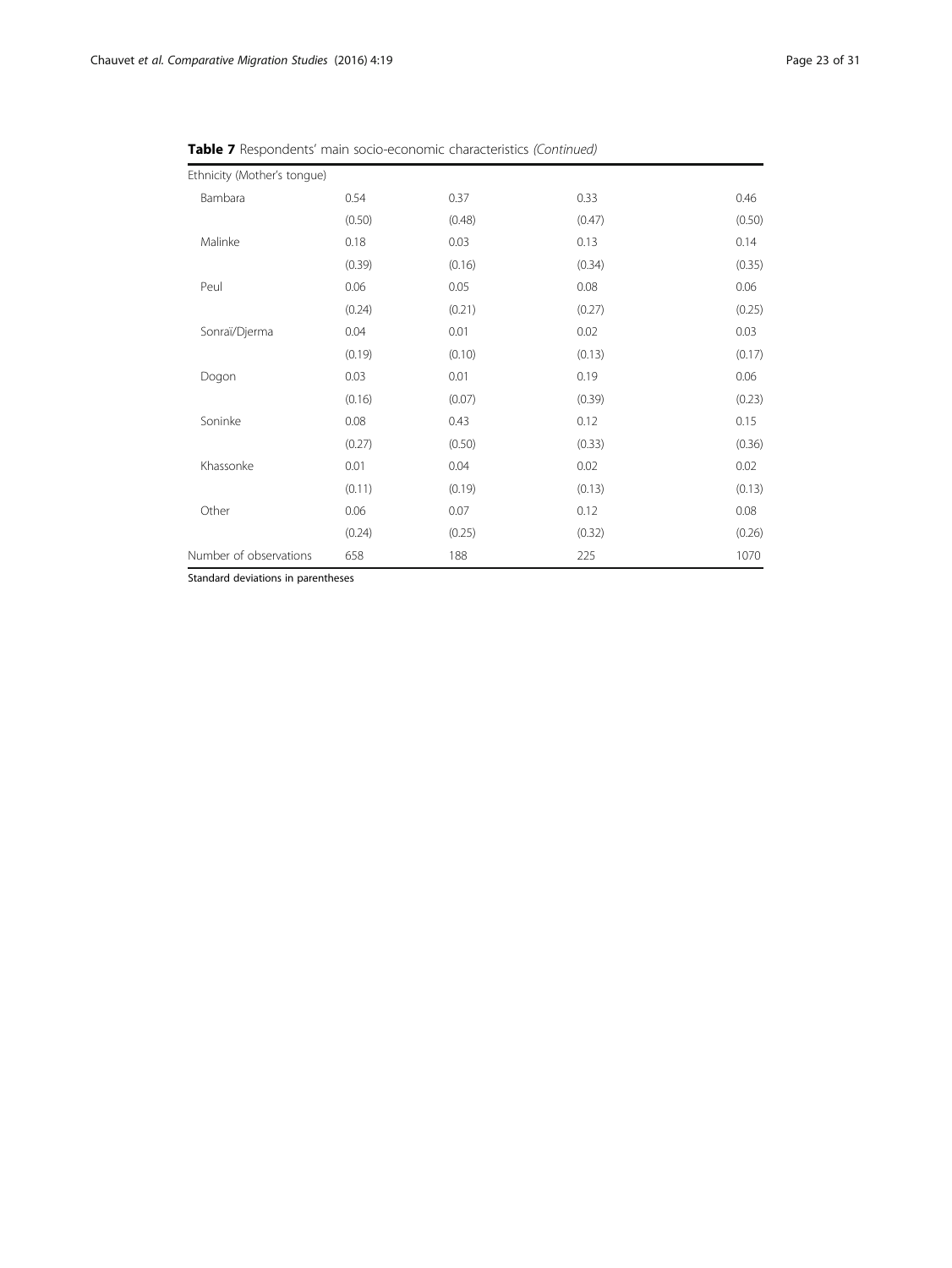|                                             | (1)                | (2)                  | (3)                   | (4)                  | (5)                 | (6)                | (7)               | (8)                   | (9)           | (10)      | (11)              |
|---------------------------------------------|--------------------|----------------------|-----------------------|----------------------|---------------------|--------------------|-------------------|-----------------------|---------------|-----------|-------------------|
|                                             | DEMOC <sub>i</sub> | POLITIC <sub>i</sub> | POLITIC2 <sub>i</sub> | JUSTICE <sub>i</sub> | POLICE <sub>i</sub> | MEDIA <sub>i</sub> | ARMY <sub>i</sub> | INTEREST <sub>i</sub> | INTEREST2013; | CLOSEPOL; | <b>MEMBER POL</b> |
| MIGFRANCE <sub>i</sub> <sup>(1)</sup>       | 0.023              | $-0.113$             | $-0.202$              | $-0.171$             | $-0.100$            | $-0.147$           | $-0.368$          | 0.003                 | 0.014         | $-0.161$  | $-0.181$          |
|                                             | (0.22)             | $(-1.28)$            | $(-1.65)^*$           | $(-1.76)^{*}$        | $(-0.90)$           | $(-1.25)$          | $(-2.86)$ ***     | (0.02)                | (0.12)        | $(-1.26)$ | $(-1.49)$         |
| Male                                        | $-0.020$           | 0.005                | 0.059                 | 0.007                | $-0.029$            | 0.010              | 0.047             | 0.107                 | 0.022         | 0.065     | 0.047             |
|                                             | $(-0.60)$          | (0.20)               | (1.63)                | (0.23)               | $(-0.86)$           | (0.28)             | (1.20)            | $(2.75)$ ***          | (0.61)        | (1.63)    | (1.26)            |
| Ethnicity (Mother's tongue) [ref. is other] |                    |                      |                       |                      |                     |                    |                   |                       |               |           |                   |
| Bambara                                     | $-0.018$           | 0.031                | 0.090                 | 0.042                | 0.141               | 0.072              | 0.100             | $-0.022$              | 0.022         | $-0.032$  | 0.034             |
|                                             | $(-0.31)$          | (0.64)               | (1.37)                | (0.78)               | $(2.28)$ **         | (1.11)             | (1.41)            | $(-0.31)$             | (0.35)        | $(-0.45)$ | (0.51)            |
| Malinke                                     | 0.044              | 0.004                | 0.121                 | 0.050                | 0.106               | 0.086              | 0.132             | 0.006                 | 0.052         | 0.019     | 0.036             |
|                                             | (0.62)             | (0.08)               | (1.55)                | (0.78)               | (1.44)              | (1.11)             | (1.56)            | (0.07)                | (0.68)        | (0.22)    | (0.45)            |
| Peul                                        | $-0.004$           | $-0.007$             | 0.014                 | 0.129                | 0.061               | 0.040              | 0.097             | $-0.118$              | 0.088         | $-0.013$  | 0.020             |
|                                             | $(-0.05)$          | $(-0.10)$            | (0.16)                | $(1.79)^*$           | (0.73)              | (0.45)             | (1.01)            | $(-1.25)$             | (1.02)        | $(-0.14)$ | (0.22)            |
| Sonraï/Djerma                               | 0.165              | $-0.041$             | 0.022                 | 0.099                | 0.184               | 0.103              | 0.118             | $-0.072$              | 0.124         | 0.083     | 0.038             |
|                                             | (1.52)             | $(-0.47)$            | (0.18)                | (1.01)               | (1.63)              | (0.87)             | (0.91)            | $(-0.56)$             | (1.05)        | (0.63)    | (0.30)            |
| Dogon                                       | $-0.044$           | 0.001                | 0.008                 | 0.056                | $-0.079$            | $-0.038$           | 0.208             | 0.039                 | 0.003         | 0.103     | 0.055             |
|                                             | $(-0.37)$          | (0.01)               | (0.06)                | (0.52)               | $(-0.64)$           | $(-0.29)$          | (1.47)            | (0.28)                | (0.03)        | (0.72)    | (0.41)            |
| Soninke                                     | $-0.036$           | 0.073                | $-0.022$              | 0.074                | 0.071               | 0.097              | 0.133             | $-0.092$              | 0.002         | 0.010     | 0.082             |
|                                             | $(-0.47)$          | (1.18)               | $(-0.25)$             | (1.08)               | (0.90)              | (1.17)             | (1.46)            | $(-1.02)$             | (0.03)        | (0.11)    | (0.94)            |
| Khassonke                                   | $-0.126$           | $-0.028$             | $-0.096$              | $-0.010$             | $-0.106$            | $-0.077$           | 0.080             | $-0.220$              | $-0.076$      | $-0.135$  | 0.015             |
|                                             | $(-1.04)$          | $(-0.28)$            | $(-0.71)$             | $(-0.09)$            | $(-0.84)$           | $(-0.58)$          | (0.54)            | $(-1.52)$             | $(-0.58)$     | $(-0.91)$ | (0.10)            |
| Age category [ref. is 18-25]                |                    |                      |                       |                      |                     |                    |                   |                       |               |           |                   |
| $[25 - 35]$                                 | $-0.005$           | 0.044                | 0.009                 | $-0.029$             | $-0.053$            | $-0.009$           | $-0.009$          | 0.008                 | 0.004         | $-0.038$  | 0.026             |
|                                             | $(-0.12)$          | (1.31)               | (0.21)                | $(-0.79)$            | $(-1.24)$           | $(-0.20)$          | $(-0.19)$         | (0.17)                | (0.08)        | $(-0.76)$ | (0.55)            |

Table 8 Migrants in France vs. Non-migrants. Two-stage least squares results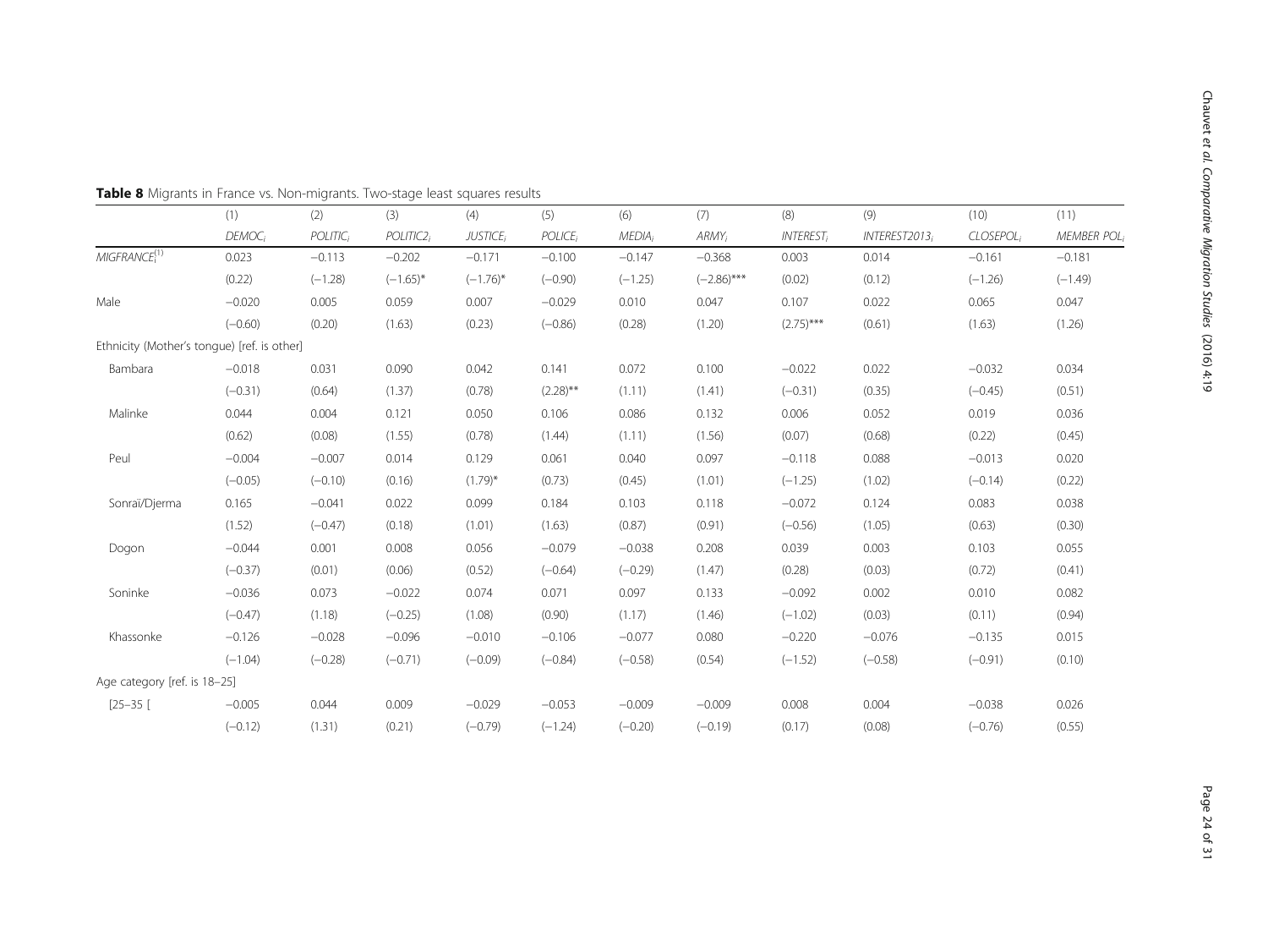| $[35 - 45]$                               | $-0.061$      | 0.054         | 0.060        | 0.011     | $-0.065$     | 0.009         | $-0.040$     | 0.139       | $-0.022$  | $-0.016$     | 0.072        |
|-------------------------------------------|---------------|---------------|--------------|-----------|--------------|---------------|--------------|-------------|-----------|--------------|--------------|
|                                           | $(-1.17)$     | (1.27)        | (1.05)       | (0.24)    | $(-1.20)$    | (0.16)        | $(-0.65)$    | $(2.27)$ ** | $(-0.39)$ | $(-0.25)$    | (1.22)       |
| $[45 - 60]$                               | 0.081         | 0.067         | $-0.011$     | $-0.047$  | $-0.075$     | $-0.057$      | $-0.067$     | 0.136       | 0.020     | 0.038        | 0.054        |
|                                           | (1.39)        | (1.40)        | $(-0.18)$    | $(-0.91)$ | $(-1.25)$    | $(-0.90)$     | $(-0.97)$    | $(1.98)$ ** | (0.32)    | (0.54)       | (0.81)       |
| $[60 - 75]$                               | 0.012         | 0.063         | $-0.021$     | $-0.083$  | $-0.072$     | 0.059         | $-0.019$     | 0.021       | $-0.119$  | $-0.190$     | $-0.007$     |
|                                           | (0.18)        | (1.09)        | $(-0.27)$    | $(-1.31)$ | $(-0.99)$    | (0.77)        | $(-0.22)$    | (0.25)      | $(-1.57)$ | $(-2.24)$ ** | $(-0.08)$    |
| 75 and more                               | $-0.233$      | $-0.111$      | $-0.209$     | $-0.210$  | $-0.059$     | 0.077         | $-0.060$     | 0.022       | $-0.021$  | $-0.182$     | 0.265        |
|                                           | $(-1.49)$     | $(-0.86)$     | $(-1.21)$    | $(-1.39)$ | $(-0.36)$    | (0.45)        | $(-0.32)$    | (0.12)      | $(-0.12)$ | $(-0.96)$    | (1.48)       |
| Level of education [ref. is No education] |               |               |              |           |              |               |              |             |           |              |              |
| Primary                                   | 0.047         | $-0.000$      | $-0.067$     | 0.059     | $-0.034$     | 0.034         | $-0.072$     | 0.005       | $-0.053$  | 0.142        | 0.094        |
|                                           | (1.16)        | $(-0.01)$     | $(-1.47)$    | (1.62)    | $(-0.79)$    | (0.77)        | $(-1.47)$    | (0.10)      | $(-1.21)$ | $(2.87)$ *** | $(2.02)$ **  |
| Secondary                                 | 0.022         | $-0.018$      | $-0.006$     | $-0.035$  | $-0.054$     | $-0.011$      | $-0.108$     | 0.046       | 0.036     | 0.123        | 0.174        |
|                                           | (0.51)        | $(-0.50)$     | $(-0.12)$    | $(-0.91)$ | $(-1.21)$    | $(-0.24)$     | $(-2.08)$ ** | (0.90)      | (0.76)    | $(2.35)$ **  | $(3.52)$ *** |
| Tertiary                                  | $-0.030$      | $-0.031$      | $-0.069$     | $-0.015$  | $-0.017$     | $-0.059$      | $-0.108$     | 0.129       | 0.065     | 0.122        | 0.166        |
|                                           | $(-0.66)$     | $(-0.82)$     | $(-1.34)$    | $(-0.37)$ | $(-0.35)$    | $(-1.17)$     | $(-1.96)^*$  | $(2.36)$ ** | (1.30)    | $(2.18)$ **  | $(3.15)$ *** |
| Region of birth [ref. Bamako]             |               |               |              |           |              |               |              |             |           |              |              |
| Kayes                                     | $-0.026$      | $-0.020$      | 0.074        | 0.032     | 0.119        | 0.142         | 0.099        | 0.063       | 0.007     | 0.013        | 0.056        |
|                                           | $(-0.72)$     | $(-0.68)$     | $(1.83)^{*}$ | (0.97)    | $(3.16)$ *** | $(3.59)$ ***  | $(2.29)$ **  | (1.46)      | (0.18)    | (0.30)       | (1.37)       |
| Koulikoro                                 | $-0.166$      | $-0.072$      | 0.021        | $-0.014$  | $-0.039$     | $-0.111$      | 0.011        | $-0.103$    | 0.049     | $-0.052$     | $-0.053$     |
|                                           | $(-2.86)$ *** | $(-1.52)$     | (0.33)       | $(-0.27)$ | $(-0.65)$    | $(-1.76)^{*}$ | (0.15)       | $(-1.51)$   | (0.79)    | $(-0.75)$    | $(-0.80)$    |
| Sikasso                                   | $-0.145$      | $-0.104$      | $-0.126$     | $-0.038$  | $-0.116$     | $-0.031$      | $-0.032$     | $-0.137$    | 0.074     | $-0.160$     | $-0.050$     |
|                                           | $(-1.96)^{*}$ | $(-1.70)^{*}$ | $(-1.54)$    | $(-0.56)$ | $(-1.50)$    | $(-0.38)$     | $(-0.36)$    | $(-1.55)$   | (0.91)    | $(-1.78)$ *  | $(-0.59)$    |
| Segou                                     | $-0.067$      | $-0.039$      | 0.041        | 0.033     | 0.057        | 0.057         | 0.089        | $-0.045$    | $-0.033$  | $-0.044$     | $-0.067$     |
|                                           | $(-1.10)$     | $(-0.78)$     | (0.61)       | (0.59)    | (0.90)       | (0.84)        | (1.22)       | $(-0.62)$   | $(-0.50)$ | $(-0.60)$    | $(-0.95)$    |

Table 8 Migrants in France vs. Non-migrants. Two-stage least squares results (Continued)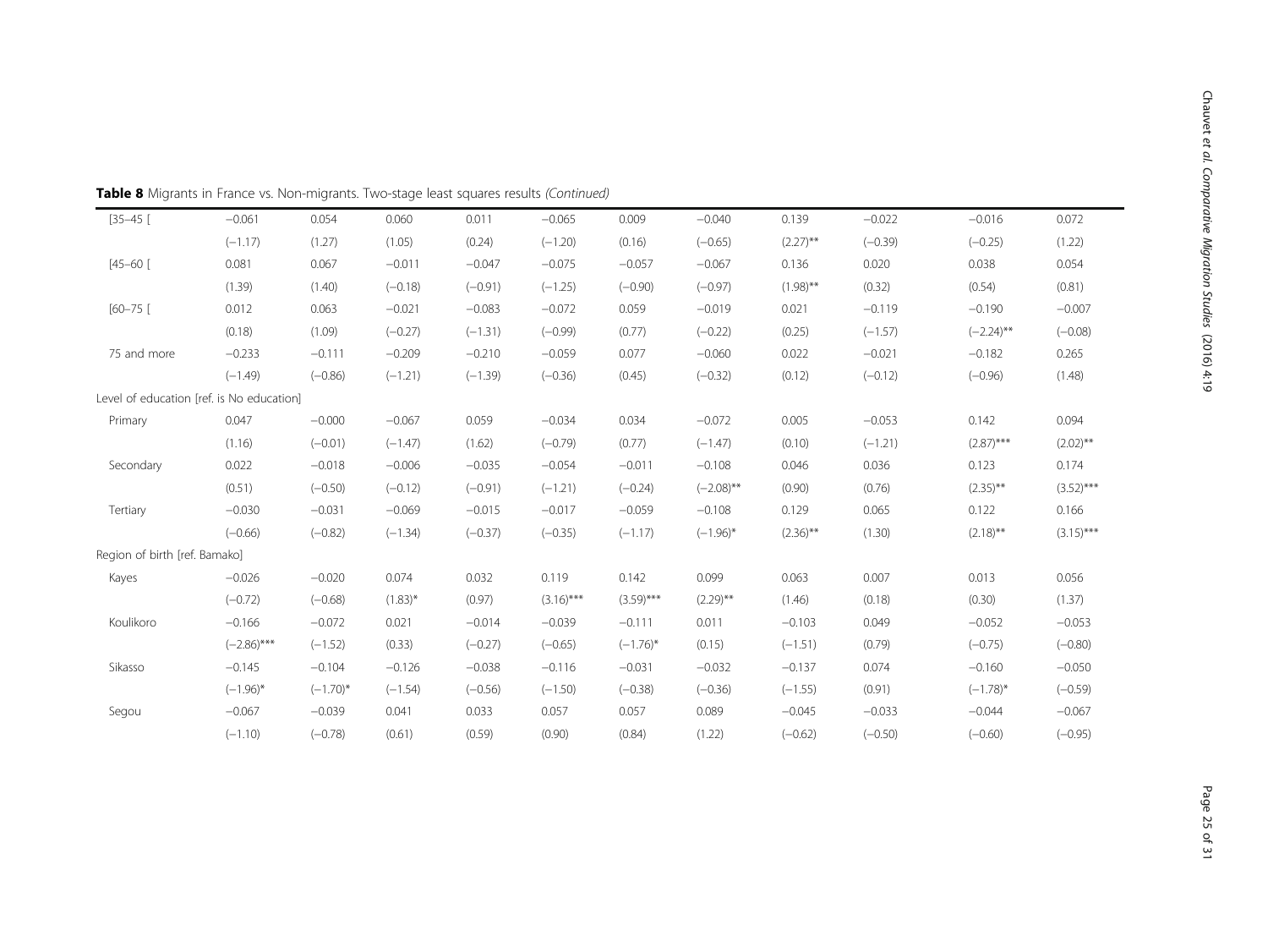| <b>Table 8</b> Migrants in France vs. Non-migrants. Two-stage least squares results (Continued) |
|-------------------------------------------------------------------------------------------------|
|-------------------------------------------------------------------------------------------------|

| Mopti                           | $-0.058$      | $-0.047$     | 0.114        | $-0.057$    | 0.017        | 0.034       | $-0.142$     | $-0.181$      | 0.015        | $-0.054$     | $-0.043$  |
|---------------------------------|---------------|--------------|--------------|-------------|--------------|-------------|--------------|---------------|--------------|--------------|-----------|
|                                 | $(-0.66)$     | $(-0.64)$    | (1.16)       | $(-0.72)$   | (0.18)       | (0.35)      | $(-1.33)$    | $(-1.71)^{*}$ | (0.15)       | $(-0.50)$    | $(-0.42)$ |
| Gao/Mopti/                      | $-0.389$      | $-0.105$     | $-0.097$     | $-0.102$    | $-0.027$     | $-0.100$    | $-0.071$     | 0.043         | 0.044        | $-0.198$     | 0.010     |
| Kidal                           | $(-3.01)$ *** | $(-0.99)$    | $(-0.68)$    | $(-0.88)$   | $(-0.20)$    | $(-0.71)$   | $(-0.46)$    | (0.28)        | (0.32)       | $(-1.26)$    | (0.06)    |
| Abroad                          | 0.040         | 0.028        | 0.177        | 0.155       | 0.058        | 0.136       | 0.123        | 0.023         | 0.051        | 0.079        | $-0.025$  |
|                                 | (0.41)        | (0.35)       | $(1.65)^*$   | $(1.77)^*$  | (0.58)       | (1.28)      | (1.06)       | (0.20)        | (0.48)       | (0.68)       | $(-0.22)$ |
| Constant                        | 0.266         | 0.117        | 0.232        | 0.144       | 0.216        | 0.201       | 0.391        | 0.262         | 0.677        | 0.511        | 0.128     |
|                                 | $(3.55)$ ***  | $(1.91)^{*}$ | $(2.80)$ *** | $(2.14)$ ** | $(2.76)$ *** | $(2.45)$ ** | $(4.36)$ *** | $(2.95)$ ***  | $(8.35)$ *** | $(5.63)$ *** | (1.50)    |
| Underident, test                | 0.000         | 0.000        | 0.000        | 0.000       | 0.000        | 0.000       | 0.000        | 0.000         | 0.000        | 0.000        | 0.000     |
| Weak ident. Test <sup>(1)</sup> | 62.163        | 62.693       | 59.240       | 62.325      | 62.462       | 61.918      | 62.410       | 63.731        | 63.244       | 63.443       | 62.878    |
| Sargan (p value)                | 0.728         | 0.996        | 0.966        | 0.091       | 0.278        | 0.698       | 0.755        | 0.271         | 0.848        | 0.390        | 0.688     |
| Number of obs.                  | 843           | 843          | 837          | 840         | 845          | 843         | 844          | 849           | 848          | 848          | 848       |

 $<sup>(1)</sup>$  The reference category is "Being a non-migrant"</sup>

 $*_p$  < 0.10.  $^{**}p$  < 0.05.  $^{***}p$  < 0.01

The list of instruments includes a dummy variable for whether the individual is the household head and real GDP par capita growth in France for when the individual is 24 yearsold (source: World Bank, [2015](#page-30-0)). (1) The Stock-Yogo weak identification test critical value at 10 % is 19.93

Student's t in parentheses

Page 26 of 31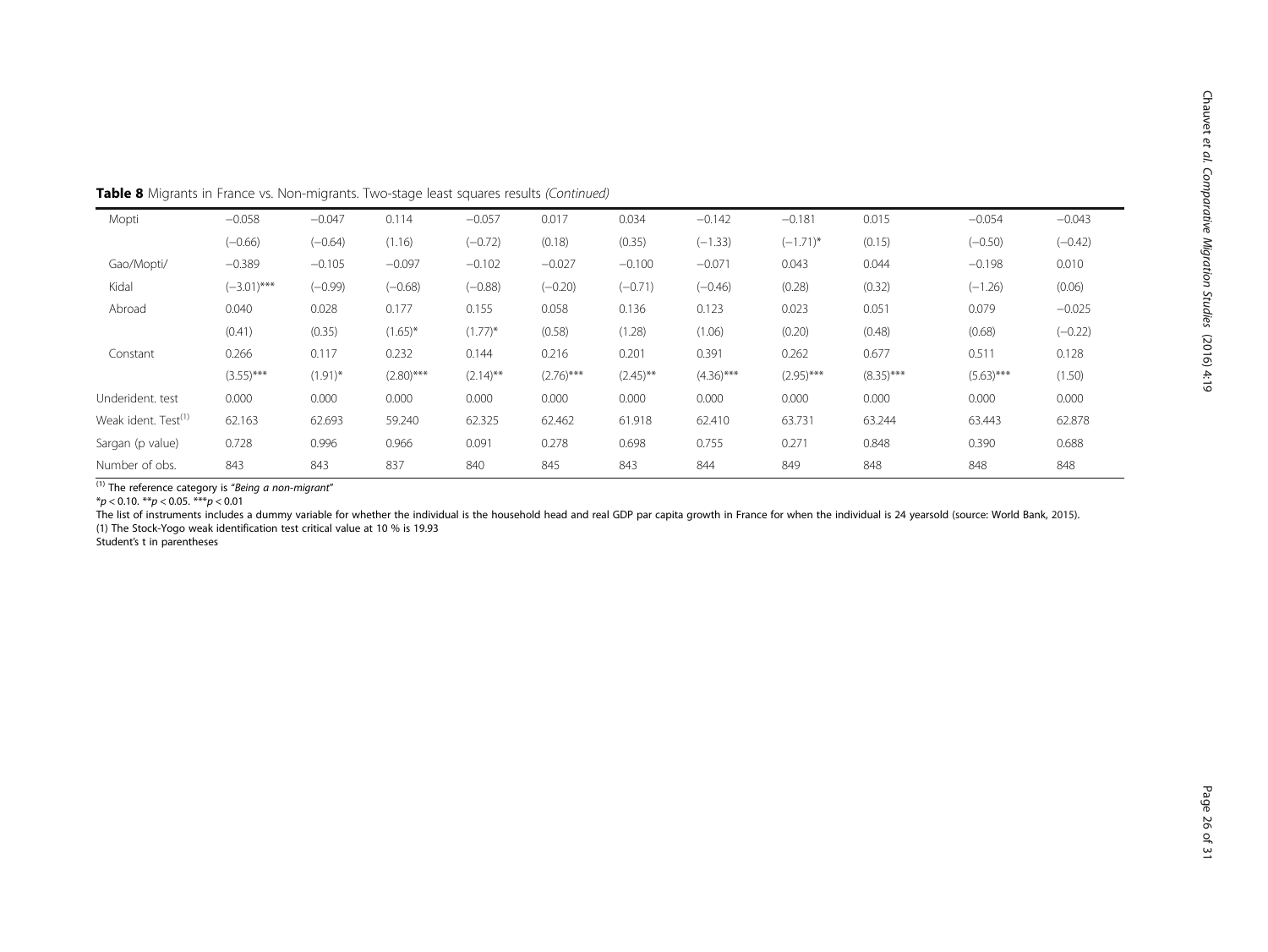|                                             | (1)                | (2)                  | (3)                   | (4)                         | (5)                 | (6)                | (7)               | (8)             | (9)           | (10)                   | (11)             |
|---------------------------------------------|--------------------|----------------------|-----------------------|-----------------------------|---------------------|--------------------|-------------------|-----------------|---------------|------------------------|------------------|
|                                             | DEMOC <sub>i</sub> | POLITIC <sub>i</sub> | POLITIC2 <sub>i</sub> | <b>JUSTICE</b> <sub>i</sub> | POLICE <sub>i</sub> | MEDIA <sub>i</sub> | ARMY <sub>i</sub> | <b>INTEREST</b> | INTEREST2013; | CLOSE POL <sub>i</sub> | <b>MEMBERPOL</b> |
| $MIGIVOIRE_i^{(1)}$                         | 0.234              | 0.141                | $-0.098$              | 0.091                       | 0.220               | 0.095              | $-0.311$          | $-0.248$        | $-0.250$      | $-0.040$               | $-0.110$         |
|                                             | $(1.86)^*$         | (1.32)               | $(-0.72)$             | (0.77)                      | (1.61)              | (0.70)             | $(-2.14)$ **      | $(-1.77)^*$     | $(-2.00)$ **  | $(-0.29)$              | $(-0.87)$        |
| Male                                        | 0.006              | 0.012                | 0.081                 | 0.017                       | $-0.022$            | 0.012              | 0.061             | 0.143           | 0.061         | 0.059                  | 0.029            |
|                                             | (0.17)             | (0.39)               | $(2.04)$ **           | (0.49)                      | $(-0.57)$           | (0.32)             | (1.46)            | $(3.51)$ ***    | (1.63)        | (1.45)                 | (0.78)           |
| Ethnicity (Mother's tongue) [ref. is other] |                    |                      |                       |                             |                     |                    |                   |                 |               |                        |                  |
| Bambara                                     | 0.034              | 0.043                | 0.055                 | 0.047                       | 0.116               | 0.069              | 0.085             | 0.011           | 0.056         | $-0.008$               | 0.015            |
|                                             | (0.60)             | (0.88)               | (0.88)                | (0.88)                      | $(1.91)^{*}$        | (1.13)             | (1.29)            | (0.18)          | (0.93)        | $(-0.12)$              | (0.26)           |
| Malinke                                     | 0.085              | 0.040                | 0.091                 | 0.025                       | 0.056               | 0.051              | 0.115             | 0.017           | 0.071         | 0.070                  | 0.021            |
|                                             | (1.32)             | (0.73)               | (1.27)                | (0.42)                      | (0.81)              | (0.73)             | (1.55)            | (0.23)          | (1.04)        | (0.98)                 | (0.32)           |
| Peul                                        | 0.075              | $-0.010$             | $-0.043$              | 0.135                       | 0.039               | 0.081              | 0.134             | $-0.099$        | 0.051         | 0.059                  | 0.029            |
|                                             | (0.99)             | $(-0.16)$            | $(-0.52)$             | $(1.89)^*$                  | (0.49)              | (0.99)             | (1.53)            | $(-1.16)$       | (0.65)        | (0.71)                 | (0.38)           |
| Sonraï/Djerma                               | 0.209              | $-0.008$             | $-0.039$              | 0.078                       | 0.183               | 0.098              | 0.076             | 0.017           | 0.109         | 0.082                  | 0.027            |
|                                             | $(2.04)$ **        | $(-0.09)$            | $(-0.34)$             | (0.82)                      | $(1.69)^*$          | (0.90)             | (0.65)            | (0.14)          | (1.00)        | (0.70)                 | (0.25)           |
| Dogon                                       | 0.189              | 0.061                | 0.041                 | 0.103                       | 0.009               | 0.022              | 0.193             | 0.123           | 0.098         | 0.032                  | 0.061            |
|                                             | $(2.09)$ **        | (0.79)               | (0.41)                | (1.18)                      | (0.10)              | (0.22)             | $(1.83)^*$        | (1.21)          | (1.04)        | (0.32)                 | (0.67)           |
| Soninke                                     | $-0.026$           | 0.013                | 0.010                 | $-0.018$                    | $-0.029$            | $-0.005$           | $-0.013$          | $-0.045$        | $-0.108$      | $-0.043$               | $-0.010$         |
|                                             | $-0.35$ )          | (0.20)               | (0.13)                | $(-0.26)$                   | $(-0.37)$           | $(-0.07)$          | $(-0.16)$         | $(-0.55)$       | $(-1.42)$     | $(-0.54)$              | $(-0.14)$        |
| Khassonke                                   | 0.102              | 0.085                | $-0.078$              | 0.075                       | 0.025               | 0.167              | $-0.003$          | $-0.133$        | $-0.117$      | $-0.066$               | $-0.096$         |
|                                             | (0.74)             | (0.73)               | $(-0.52)$             | (0.59)                      | (0.17)              | (1.14)             | $(-0.02)$         | $(-0.85)$       | $(-0.81)$     | $(-0.43)$              | $(-0.68)$        |
| Age category [ref. is 18-25]                |                    |                      |                       |                             |                     |                    |                   |                 |               |                        |                  |
| $[25 - 35]$                                 | $-0.013$           | 0.017                | 0.034                 | $-0.035$                    | $-0.037$            | $-0.021$           | $-0.021$          | $-0.045$        | $-0.045$      | $-0.081$               | 0.019            |
|                                             | $(-0.32)$          | (0.51)               | (0.77)                | $(-0.94)$                   | $(-0.87)$           | $(-0.50)$          | $(-0.46)$         | $(-0.98)$       | $(-1.06)$     | $(-1.80)$ *            | (0.47)           |
|                                             |                    |                      |                       |                             |                     |                    |                   |                 |               |                        |                  |

Table 9 Migrants in Côte d'Ivoire vs. Non-migrants. Two-stage least squares results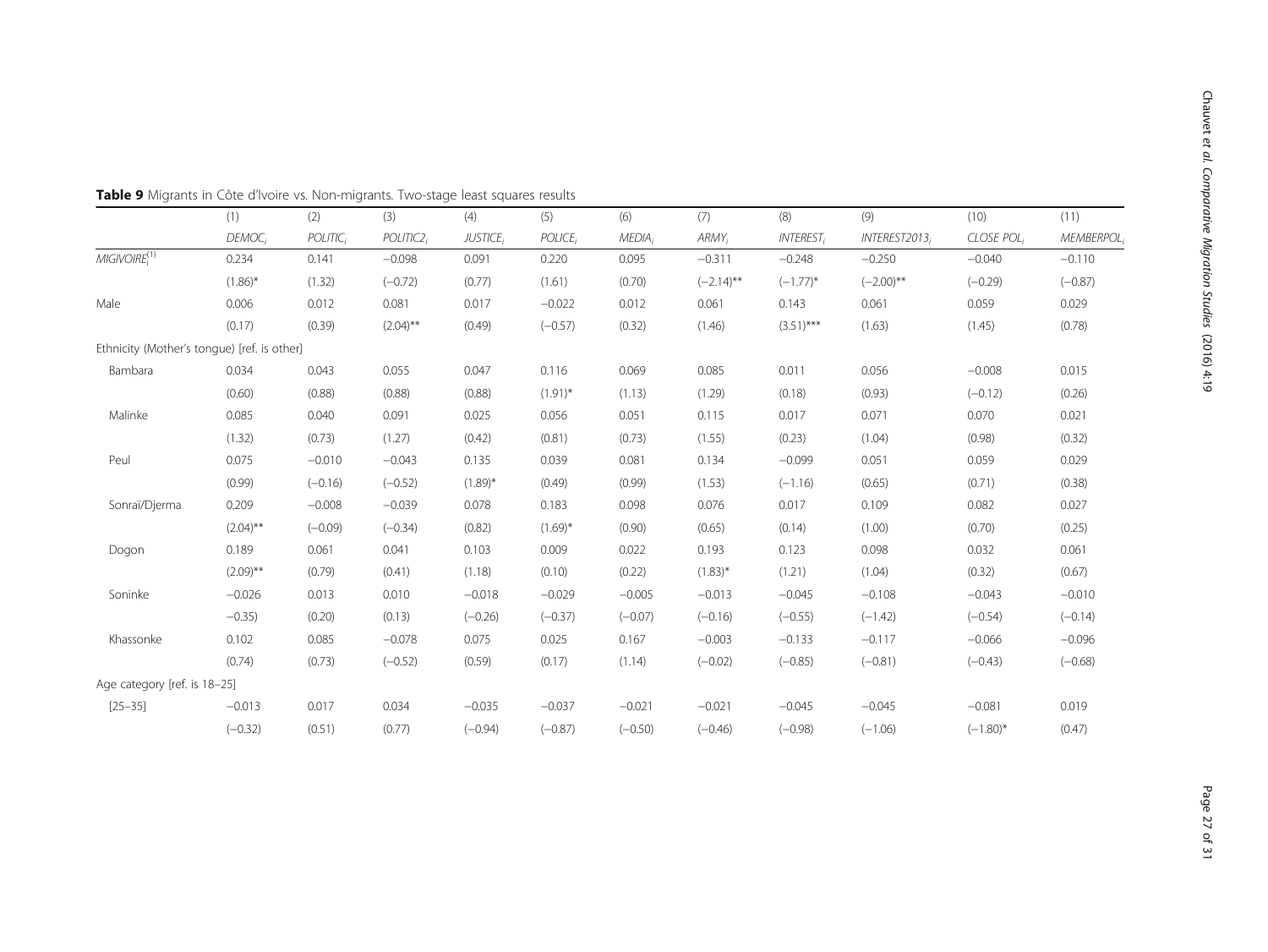| $[35 - 45]$                               | $-0.012$      | 0.072      | 0.074         | 0.008         | $-0.050$      | 0.041        | $-0.034$      | 0.088      | $-0.026$    | $-0.094$     | 0.054        |
|-------------------------------------------|---------------|------------|---------------|---------------|---------------|--------------|---------------|------------|-------------|--------------|--------------|
|                                           | $(-0.25)$     | $(1.85)^*$ | (1.48)        | (0.19)        | $(-1.05)$     | (0.85)       | $(-0.65)$     | $(1.70)^*$ | $(-0.53)$   | $(-1.85)^*$  | (1.17)       |
| $[45 - 60]$                               | $-0.002$      | $-0.011$   | 0.025         | $-0.088$      | $-0.096$      | $-0.030$     | $-0.122$      | 0.112      | $-0.021$    | 0.003        | 0.081        |
|                                           | $(-0.04)$     | $(-0.25)$  | (0.44)        | $(-1.79)^{*}$ | $(-1.75)^{*}$ | $(-0.55)$    | $(-2.05)$ **  | $(1.88)^*$ | $(-0.39)$   | (0.06)       | (1.51)       |
| $[60 - 75]$                               | 0.025         | 0.008      | 0.042         | $-0.100$      | $-0.101$      | 0.023        | $-0.149$      | $-0.044$   | $-0.128$    | $-0.181$     | 0.007        |
|                                           | (0.35)        | (0.13)     | (0.55)        | $(-1.50)$     | $(-1.31)$     | (0.29)       | $(-1.84)^{*}$ | $(-0.56)$  | $(-1.73)^*$ | $(-2.34)$ ** | (0.10)       |
| 75 and more                               | $-0.233$      | $-0.149$   | $-0.301$      | $-0.217$      | $-0.287$      | 0.033        | $-0.235$      | 0.063      | $-0.030$    | $-0.155$     | $-0.002$     |
|                                           | $(-1.67)^{*}$ | $(-1.25)$  | $(-2.03)$ **  | $(-1.67)^{*}$ | $(-1.96)^*$   | (0.22)       | $(-1.48)$     | (0.41)     | $(-0.21)$   | $(-1.02)$    | $(-0.02)$    |
| Level of education [ref. is No education] |               |            |               |               |               |              |               |            |             |              |              |
| Primary                                   | 0.081         | 0.020      | $-0.082$      | 0.041         | $-0.026$      | 0.062        | $-0.055$      | $-0.067$   | 0.010       | 0.113        | 0.133        |
|                                           | $(1.86)^*$    | (0.53)     | $(-1.70)^{*}$ | (0.99)        | $(-0.55)$     | (1.31)       | $(-1.09)$     | $(-1.32)$  | (0.22)      | $(2.27)$ **  | $(2.94)$ *** |
| Secondary                                 | 0.022         | $-0.014$   | $-0.026$      | $-0.047$      | $-0.022$      | 0.045        | $-0.119$      | $-0.093$   | 0.066       | 0.112        | 0.207        |
|                                           | (0.39)        | $(-0.29)$  | $(-0.42)$     | $(-0.89)$     | $(-0.37)$     | (0.75)       | $(-1.83)^{*}$ | $(-1.40)$  | (1.09)      | $(1.73)^{*}$ | $(3.48)$ *** |
| Tertiary                                  | 0.015         | $-0.037$   | $-0.092$      | $-0.042$      | 0.001         | $-0.009$     | $-0.191$      | $-0.004$   | 0.105       | 0.097        | 0.151        |
|                                           | (0.22)        | $(-0.66)$  | $(-1.29)$     | $(-0.68)$     | (0.02)        | $(-0.12)$    | $(-2.50)$ **  | $(-0.05)$  | (1.54)      | (1.31)       | $(2.22)$ **  |
| Region of birth [ref. Bamako]             |               |            |               |               |               |              |               |            |             |              |              |
| Kayes                                     | 0.023         | 0.024      | 0.062         | 0.036         | 0.167         | 0.169        | 0.131         | 0.023      | $-0.013$    | $-0.003$     | 0.060        |
|                                           | (0.53)        | (0.66)     | (1.33)        | (0.89)        | $(3.67)$ ***  | $(3.67)$ *** | $(2.65)$ ***  | (0.48)     | $(-0.29)$   | $(-0.05)$    | (1.38)       |
| Koulikoro                                 | $-0.077$      | $-0.052$   | $-0.015$      | 0.021         | $-0.012$      | $-0.058$     | 0.134         | 0.045      | 0.097       | 0.023        | $-0.026$     |
|                                           | $(-1.25)$     | $(-0.98)$  | $(-0.23)$     | (0.37)        | $(-0.19)$     | $(-0.88)$    | $(1.91)^*$    | (0.65)     | (1.52)      | (0.34)       | $(-0.41)$    |
| Sikasso                                   | 0.031         | 0.021      | 0.017         | 0.047         | $-0.015$      | 0.035        | 0.159         | 0.098      | 0.094       | $-0.042$     | $-0.022$     |
|                                           | (0.44)        | (0.35)     | (0.21)        | (0.71)        | $(-0.19)$     | (0.46)       | $(1.94)^*$    | (1.22)     | (1.28)      | $(-0.54)$    | $(-0.31)$    |
| Segou                                     | 0.052         | 0.005      | 0.086         | 0.024         | 0.046         | 0.051        | 0.147         | 0.015      | 0.033       | $-0.025$     | $-0.062$     |
|                                           | (0.83)        | (0.09)     | (1.23)        | (0.41)        | (0.68)        | (0.75)       | $(2.02)$ **   | (0.20)     | (0.50)      | $(-0.36)$    | $(-0.96)$    |

Table 9 Migrants in Côte d'Ivoire vs. Non-migrants. Two-stage least squares results (Continued)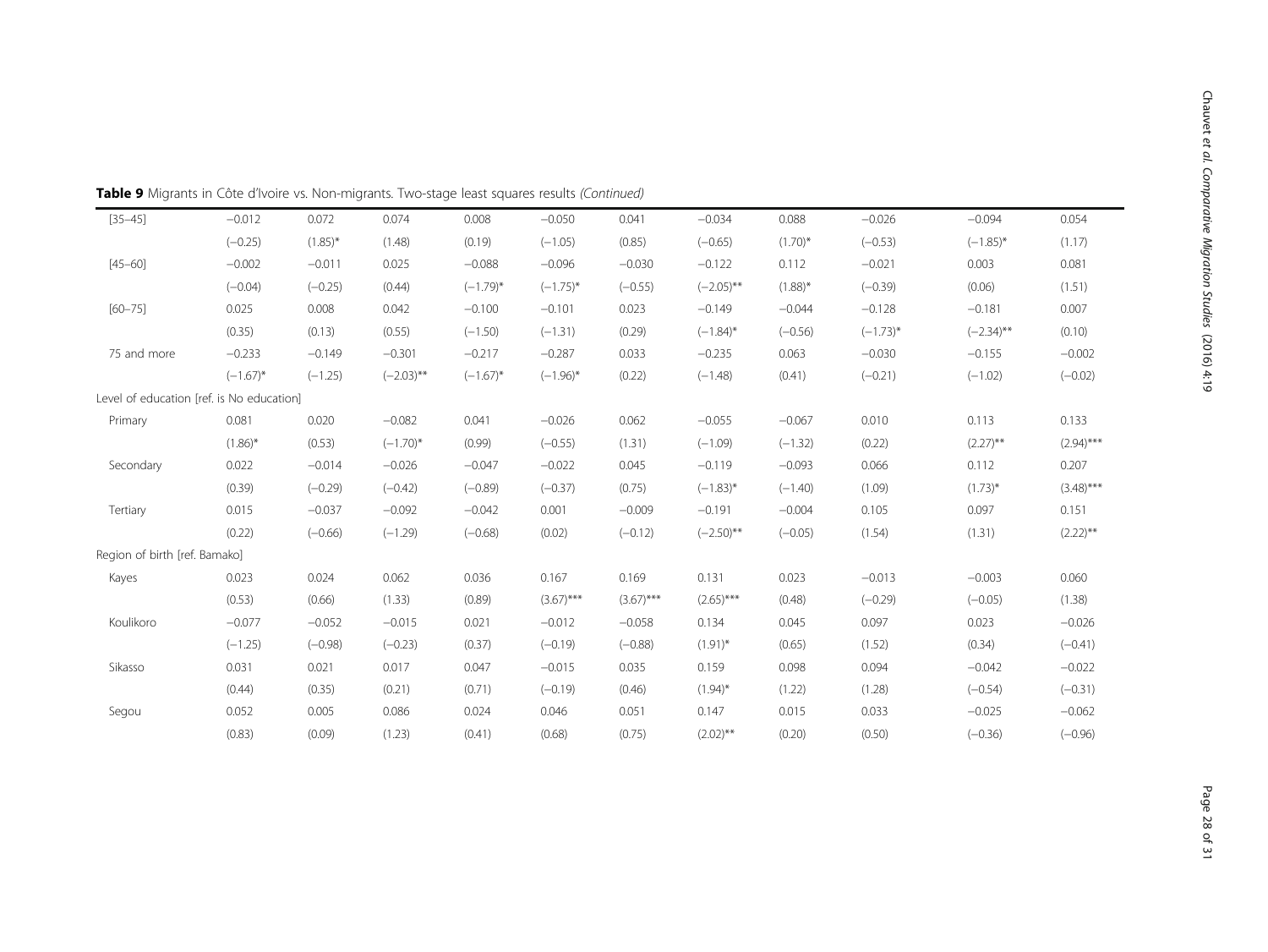| <b>Table 9</b> Migrants in Côte d'Ivoire vs. Non-migrants. Two-stage least squares results <i>(Continued)</i> |  |  |  |
|---------------------------------------------------------------------------------------------------------------|--|--|--|
|---------------------------------------------------------------------------------------------------------------|--|--|--|

| Mopti                           | $-0.132$     | $-0.028$  | 0.088        | $-0.061$    | $-0.023$    | $-0.007$  | 0.030        | 0.032        | 0.031        | $-0.011$     | $-0.009$  |
|---------------------------------|--------------|-----------|--------------|-------------|-------------|-----------|--------------|--------------|--------------|--------------|-----------|
|                                 | $(-1.63)$    | $(-0.41)$ | (0.99)       | $(-0.80)$   | $(-0.27)$   | $(-0.08)$ | (0.32)       | (0.35)       | (0.37)       | $(-0.12)$    | $(-0.11)$ |
| Gao/Mopti/                      | $-0.257$     | $-0.120$  | $-0.017$     | $-0.066$    | $-0.024$    | 0.008     | 0.061        | 0.011        | 0.092        | $-0.173$     | $-0.068$  |
| Kidal                           | $(-2.27)$ ** | $(-1.24)$ | $(-0.14)$    | $(-0.61)$   | $(-0.20)$   | (0.06)    | (0.47)       | (0.08)       | (0.77)       | $(-1.36)$    | $(-0.58)$ |
| Abroad                          | 0.022        | 0.015     | 0.157        | 0.149       | $-0.019$    | $-0.029$  | 0.199        | 0.219        | 0.076        | 0.111        | 0.009     |
|                                 | (0.20)       | (0.17)    | (1.37)       | (1.47)      | $(-0.17)$   | $(-0.25)$ | (1.61)       | $(1.85)^*$   | (0.71)       | (0.96)       | (0.08)    |
| Constant                        | 0.134        | 0.074     | 0.259        | 0.148       | 0.182       | 0.137     | 0.393        | 0.340        | 0.620        | 0.521        | 0.135     |
|                                 | $(1.66)^*$   | (1.07)    | $(2.89)$ *** | $(1.96)$ ** | $(2.13)$ ** | (1.59)    | $(4.24)$ *** | $(3.65)$ *** | $(7.17)$ *** | $(5.65)$ *** | (1.61)    |
| Underident, test                | 0.000        | 0.000     | 0.000        | 0.000       | 0.000       | 0.000     | 0.000        | 0.000        | 0.000        | 0.000        | 0.000     |
| Weak ident. Test <sup>(1)</sup> | 55.606       | 55.682    | 56.255       | 55.267      | 51.814      | 52.386    | 54.637       | 55.904       | 61.480       | 57.415       | 56.104    |
| Sargan (p value)                | 0.487        | 0.396     | 0.704        | 0.148       | 0.231       | 0.899     | 0.282        | 0.505        | 0.367        | 0.773        | 0.216     |
| Number of obs.                  | 902          | 901       | 915          | 889         | 889         | 889       | 893          | 933          | 927          | 934          | 930       |

 $<sup>(1)</sup>$ The reference category is "Being a non-migrant"</sup>

 $*_p$  < 0.10.  $^{**}p$  < 0.05.  $^{***}p$  < 0.01

The list of instruments includes a dummy variable for whether the individual is the household head and the number of fatalities due to civil or social conflicts in Abidjan for when the individual was 24 years old (source: ACLED [2013\)](#page-29-0). Student's t in parentheses. (1) The Stock-Yogo weak identification test critical value at 10 % is 19.93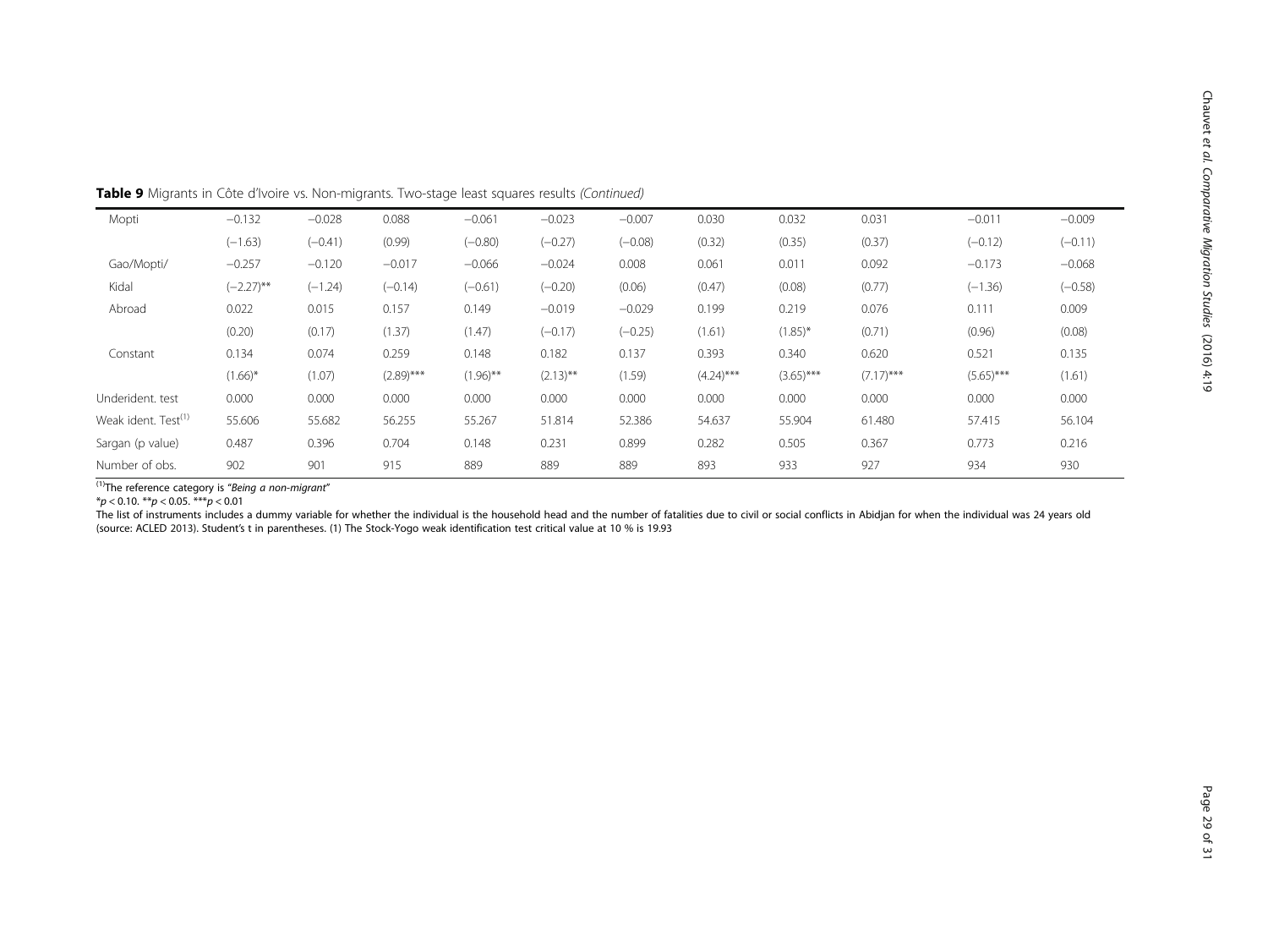<span id="page-29-0"></span>

|  |  |  |  |  | <b>Table 10</b> First stage regressions |
|--|--|--|--|--|-----------------------------------------|
|--|--|--|--|--|-----------------------------------------|

|                               | (1)                           | (2)                           |
|-------------------------------|-------------------------------|-------------------------------|
|                               | MIGFRANCE; (vs. Non-migrants) | MIGIVOIRE; (vs. Non-migrants) |
| Household head                | $-0.3119***$                  | $-0.2755***$                  |
|                               | $-11.15$                      | $-10.43$                      |
| GDP growth in France          | 0.0135                        |                               |
|                               | 1.54                          |                               |
| Nber of fatalities in Abidjan |                               | $-0002966**$                  |
|                               |                               | $-2.24$                       |
| Observations                  | 848                           | 930                           |
| R-squared                     | 0.5157                        | 0.6365                        |

 $*p < 0.10$ .  $**p < 0.05$ .  $***p < 0.01$ 

Student's t in parentheses

The list of control variables included in specifications (1) and (2) is gender, age, ethnicity, level of education and region

#### Acknowledgements

This research has been supported by the French National Research Agency. We thank Jean-Philippe Dedieu for his useful insights during the preparation of the surveys, and Marion Mercier, Anda David and Arouna Sougané for their help during the data collection. We also thank Devesh Kapur, Catia Batista, Cris Beauchemin, Jérome Valette and three anonymous referees for very helpful comments.

#### Authors' contributions

All authors read and approved the final manuscript.

#### Competing interests

The authors declare that they have no competing interests.

#### Author details

<sup>1</sup>IRD, Université Paris-Dauphine, PSL Research University, LEDa, UMR [225], DIAL, 75016 Paris, France. <sup>2</sup>Banque de France, Paris, France. <sup>3</sup>FERDI, Clermont-Ferrand, France. <sup>4</sup>Paris School of Economics, Paris, France.

# Received: 16 September 2015 Accepted: 13 May 2016

#### References

ACLED. (2013). Armed Conflict Location and Event Dataset'. Available at:<http://www.acleddata.com/data/>. Accessed March 2016.

- Batista, C., Seither, J., & Vicente, P. (2014). Migration, Institutions and Social Networks in Mozambique. (NOVAFRICA Working Paper). Lisbon: Nova University of Lisbon.
- Batista, C., & Vicente, P. (2011). Do migrants improve governance at home? Evidence from a voting experiment. The World Bank Economic Review, 25(1), pp. 77–104.
- Beine, M., Docquier, F., & Schiff, M. (2013). International migration, transfer of norms and home country fertility. Canadian Journal of Economics/Revue canadienne d'économique., 46(4), 1406–1430. Retrieved from http://perso. uclouvain.be/frederic.docquier/filePDF/BDS\_FertilityNorms.pdf.

Beine, M., & Sekkat, K. (2013). Skilled migration and the transfer of institutional norms. IZA Journal of Migration, 2(1), pp. 1–19. Bertoli, S., & Marchetta, F. (2015). Bringing It All back home–return migration and fertility choices. World Development, 65, pp. 27–40. Camp, R. A. (2003). Learning democracy in Mexico and the United States. Mexican Studies, 19(1), pp. 3–27.

- Careja, R., & Emmenegger, P. (2012). Making democratic citizens the effects of migration experience on political attitudes in Central and Eastern Europe. Comparative Political Studies, 45(7), pp. 875–902.
- Chauvet, L., Gubert, F., & Mesplé-Somps, S. (2013). Transferts migratoires et Democratization [Migrant Remittances and Democratization]. In P. Gonin, N. Kotlok, & M.-A. Pérouse de Montclos (Eds.), La Tragédie Malienne [The Malian tragedy]. Paris: Edition Vendémiaire.
- Chauvet, L., & Mercier, M. (2014). Do return migrants transfer political norms to their origin country? Evidence from Mali. Journal of Comparative Economics, 42, 630–651.
- Dedieu, J-P. (2013). Mali's Scattered Democracy. How Migrants from Paris to Guangzhou Influence the Vote. Foreign Affairs. Retrieved from https://www.foreignaffairs.com/articles/mali/2013-08-12/malis-scattered-democracy.
- Dedieu, J.-P., Chauvet, L., Gubert, F., Mesplé-Somps, S., & Smith, E. (2013). The "battles" of Paris and New York. An analysis of the transnational electoral behaviour of Senegalese immigrants in France and the United States. Revue française de Sciences Politiques, 63(5), pp. 865–892.
- Docquier, F., Lodigiani, E., Rapoport, H., & Schiff, M. (2011). Emigration and democracy. (IZA Discussion Paper, no., 5496). Retrieved from http://ftp.iza.org/dp5496.pdf.
- Fargues, P. (2007). The Demographic Benefit of International Migration: Hypothesis and Application to Middle Eastern and North African Contexts. In C. Ozden & M. Schiff (Eds.), International Migration, Economic Development and Policy